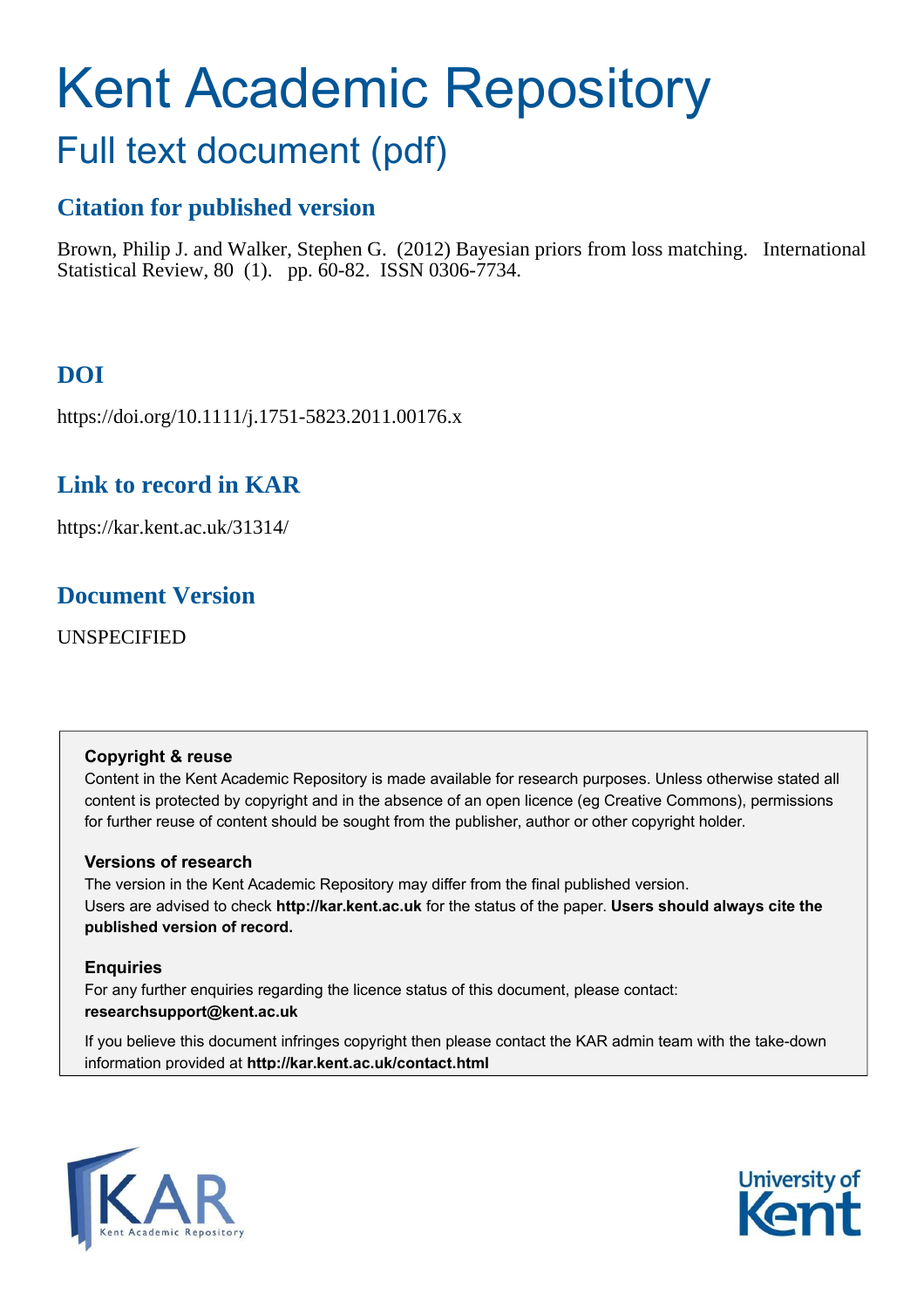### Bayesian priors from loss matching

Philip J. Brown & Stephen G. Walker <sup>∗</sup>

#### Abstract

This paper is concerned with the construction of prior probability measures for parametric families of densities where the framework is such that only beliefs or knowledge about a single observable data point is required. We pay particular attention to the parameter which minimizes a measure of divergence to the distribution providing the data. The prior distribution reflects this attention and we discuss the application of the Bayes rule from this perspective. Our framework is fundamentally nonparametric and we are able to interpret prior distributions on the parameter space using ideas of matching loss functions, one of which is coming from the data model and the other from the prior.

Keywords: Conjugate prior; Dirichlet process; Kullback–Leibler divergence; Loss function; Model choice; M-open; Prior distribution; Self–information loss.

1. Introduction. A key component of the statistical approach to the modeling of independent and identically distributed or exchangeable outcomes is the choice of a parametric family of densities, denoted by  $f(x|\theta)$ , with  $\theta \in \Theta$  and  $\Theta$  the parameter space. For the Bayesian, the additional task is to construct a prior distribution  $\pi(\theta)$  on  $\Theta$ . This task has been a well debated subject in the literature (see the Appendix for a systematic review) and in particular how one should proceed when information or knowledge about  $\theta$  is scant or non–existent. Priors under such a scenario have been termed non–informative, vague, objective, reference, default. This issue, according to Bernardo and Smith (1994), "is far more complex than the apparent intuitive immediacy of these words and phrases would suggest". According to Hartigan

<sup>∗</sup>Philip J. Brown is Professor of Statistics, School of Mathematics, Statistics & Actuarial Science, University of Kent, Canterbury, U. K. (email: pjb8@kent.ac.uk); Stephen G. Walker is Professor of Statistics, School of Mathematics, Statistics & Actuarial Science, University of Kent, Canterbury, U. K. (email: S.G.Walker@kent.ac.uk)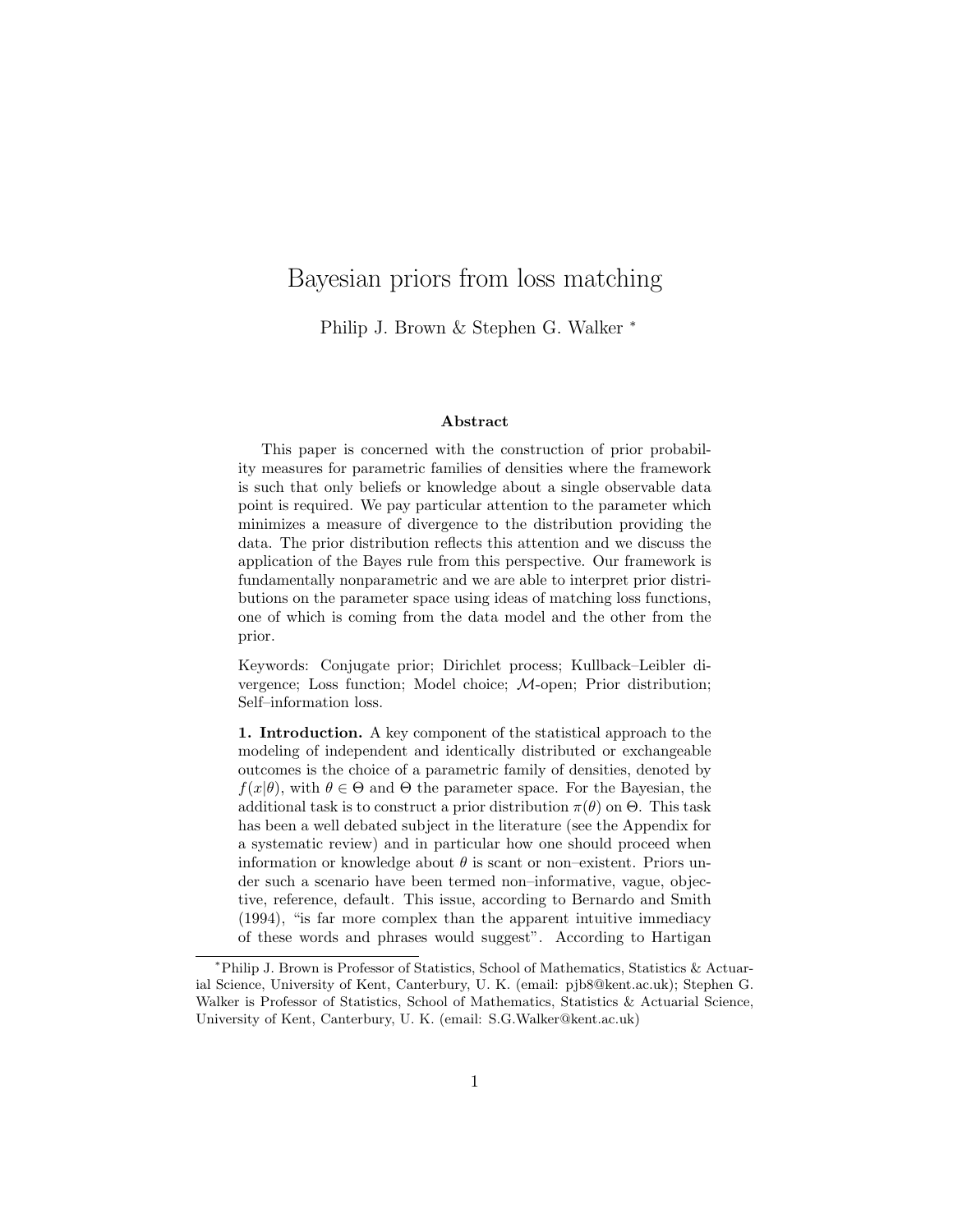(1998), "The selection and justification of these priors is an important part of the Bayesian approach".

The subjective Bayesian approach insists that  $\pi$  is a proper density and exploits information about  $\theta$  to construct it. There are a number of considerations here. The obvious one is that there may be no qualitative information to use. Another, and more poignant one is that if, as is typical,  $f(x|\theta)$  is selected as an approximation or for pragmatic reasons, then assigning a subjective probability to  $\theta$  must be problematic. For what is  $\theta$ ? We are asked to express uncertainty about  $\theta$  using the language of probability, but before we can do this we need to define  $\theta$ . We need to know what we are expressing uncertainty about. These problems have been widely reported in the literature; see, for example, Goldstein (1981).

To elaborate here. If a subjective prior has been assigned then presumably quantities such as  $P(\theta \in A)$  for suitable  $A \subseteq \Theta$  must mean something. But this can only be the case if  $\theta$  means something. We would need then to complete the statement " $\theta$  is the parameter value which  $\dots$ ". The only evident and worthwhile identification of  $\theta$ here is the parameter value which minimizes a distance, or divergence, (such as the Kullback–Leibler divergence) to the true sampling density function. Therefore, in the case of the Kullback–Leibler divergence we would be interested in the  $\theta$  which minimizes

$$
l(\theta) = -\int \log f(x|\theta) \, dF_0(x)
$$

where we use  $F_0$  to denote the distribution of the observations. If  $F_0$ is associated with a  $f(x|\theta_0)$  for some true  $\theta_0 \in \Theta$  then this  $\theta_0$  becomes the true parameter value. Outside of this scenario we believe it is essential to acknowledge what interest should focus on, rather than express beliefs via probabilities about non–existent "true" parameter values. In this context, we believe a prior should be targeted at  $\theta^*$ which is the parameter value minimizing  $l(\theta)$ . Hence  $P(\theta^* \in A)$  means something as this  $\theta^*$  is a real parameter value.

The likelihood approach, and in particular the maximum likelihood estimator, implicitly acknowledge the appropriateness of thinking about  $\theta^*$ . Using the data  $(X_1, \ldots, X_n)$  and the empirical distribution function to substitute for  $F_0$ , (which is something sensible to do), we have the estimated  $l(\theta)$  as the simple empirical average

$$
l_n(\theta) = -n^{-1} \sum_{i=1}^n \log f(X_i|\theta).
$$

Minimizing this yields the maximum likelihood estimator  $\hat{\theta}$ .

In both Bayes and classical approaches, explicitly acknowledging that it is  $\theta^*$  which is of interest, means that the subsequent statistics: confidence intervals, testing, asymptotics, consistency (in the case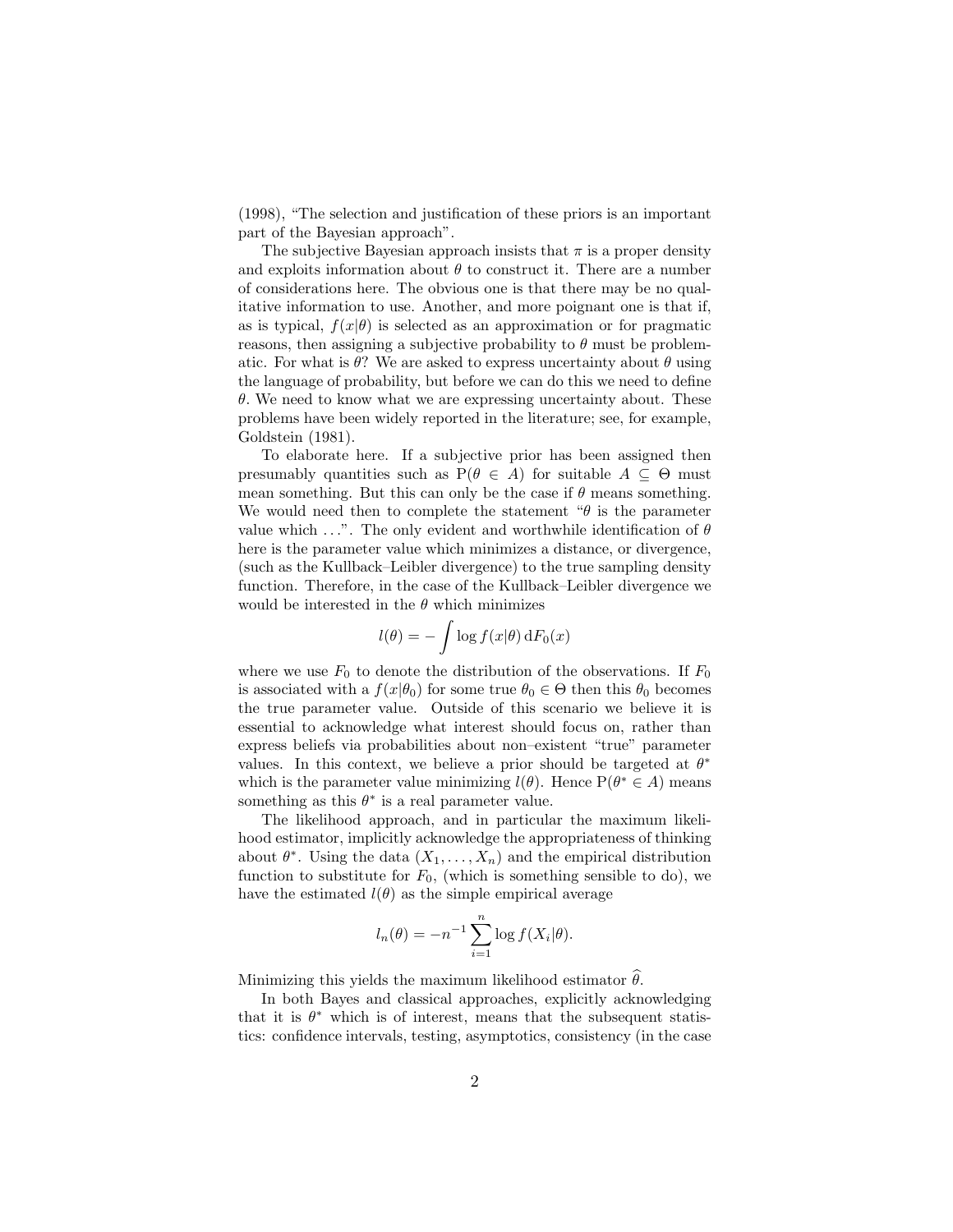of classical methods) and the application of Bayes theorem itself for Bayesian analysis, now lack justification.

For Bayesian inference assigning a subjective prior to  $\theta$  with interest in  $\theta^*$  is inconsistent with an application of Bayes theorem and there seems little theoretical room for manoeuvre here. These concerns can then motivate an objective prior, not solely when prior information is scant. And for this there seems no reason to insist on a proper prior distribution. However, an obvious choice of objective prior based on ignorance is problematic. According to Bernardo and Smith (1994), "There is no objective prior that represents ignorance."

To deal with the problem of assigning a prior  $\pi(\theta)$ , which reflects beliefs about  $\theta^*$  while wishing to use something equivalent to a Bayes theorem, our approach is not the traditional subjective idea in that we do not construct  $\pi(\theta)$  based on the expression of beliefs directly. Rather, we require the Bayesian to express beliefs about the distribution of the data directly, and this first guess will be denoted by  $M_0$ . We also require the specification of a parameter,  $c > 0$ , which reflects the degree of belief in the choice of  $M_0$ . These, i.e.  $(c, M_0)$ , are necessary specifications in most Bayesian nonparametric prior models. With these we then provide a means, using loss functions, by which to build a prior distribution for  $\pi(\theta)$ .

We note here that a selection of  $(c, M_0)$  already defines a particular Bayesian (nonparametric) prior. It is the Dirichlet process prior (Ferguson, 1973). Details of this prior will be outlined in Section 1.2. The use of this nonparametric prior in the present paper is essentially the same as used in Gutiérrez-Peña and Walker (2005), and this will also be described in Section 1.2.

We see our approach as intermediate between the traditional ideas for subjective and objective priors. Indeed, the subjective choice of  $(c, M_0)$  can be made with no reference to any parametric model  $f(\cdot|\theta)$ . On the other hand, once  $(c, M_0)$  have been specified, and then the model  $f(\cdot|\theta)$  selected, we provide an objective criterion for the choice of  $\pi(\theta)$ . As far as we are aware, this is a new idea.

We will discuss our idea for prior construction using exchangeable distributed observations, say  $(x_1, x_2, \ldots)$ . Then, according to de Finetti (1937), and later also studied by Hewitt and Savage (1951), there exists a probability measure on the space of relevant distribution functions such that the sequence can be generated by first generating a random distribution function from the probability measure and then taking the  $(x_i)$  to be independent and identically distributed from this randomly generated distribution. That is, the density function for an n sequence is given by

$$
m(x_1,\ldots,x_n)=\int\prod_{i=1}^n f(x_i)\,\pi(\mathrm{d} f),
$$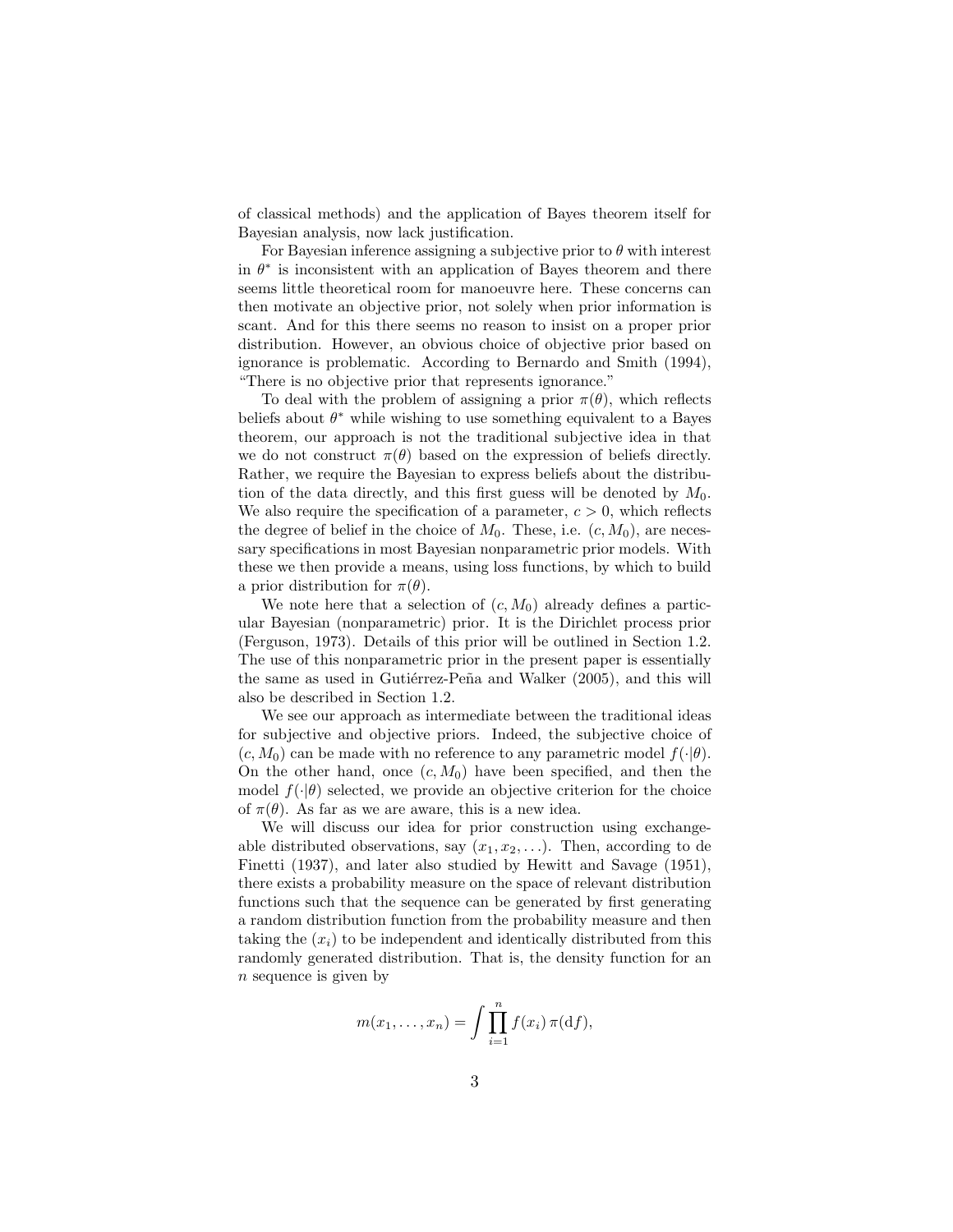where  $\pi$  is the probability measure generating the random distribution functions, with  $f(x)$  denoting the corresponding density function.

This proceeds by observing part of the sequence, say  $(x_1, \ldots, x_n)$ , and use this to learn about the density function which renders the sequence independent and identically distributed. The vehicle for doing this is the posterior distribution  $\pi(df|x_1,\ldots,x_n)$  and one would anticipate, that as  $n$  gets large, the sequence of posterior distributions accumulate about this density.

However, for this to happen, the density generating the sequence must be in the support of the prior. By this we mean that the densities that  $\pi$  can generate are going to be able to land arbitrarily close to the density generating the sequence, with respect to some suitable distance, which for the sake of concreteness and for reasons which will become clear later on, we shall take to be the Kullback–Leibler divergence.

Traditional approaches to the construction of  $\pi(df)$  relied heavily on parametric models. So it is easy to generate random densities by generating a random parameter  $\theta \in \Theta$  and then have  $f(x|\theta)$  as the random density. Hence, in this way, a  $\pi(df)$  has been constructed, and with this we can represent the prior by the pair  $\{f(x|\theta), \pi(\theta)\}\$ . It is important to note that the prior is not just  $\pi(\theta)$ ; it is the pair. Probably the more important part of the prior is  $f(x|\theta)$ , since it determines the support of the prior  $\pi(df)$ . For some reason, which is not so clear, the prior has become known to be exclusively as  $\pi(\theta)$  in the Bayesian literature.

This is not our main point, but it does mean that the literature on Bayesian prior construction has narrowly focused on the  $\pi(\theta)$ . This has led to issues between interpretation of  $\theta$  and whether an objective or subjective construction is needed. See recent discussions of Goldstein (2006) and Berger (2006).

We will adopt the common stance with Bayesian analysis which is that  $f(x|\theta)$  has been selected for pragmatic reasons (e.g. Box, 1980). In particular, there is no  $\theta$  conditional on which the  $(x_i)$  are independent and identically distributed with density  $f(x|\theta)$ . We are in what Bernardo and Smith (1994) refer to as the  $M$ -open view. It is then true to say that the usual update provided by Bayes' theorem is not valid and this is what led Key et al. (1999) to propose a cross– validation updating rule. Many other concerns along these lines have also been detailed in the literature.

Additionally, within this  $M$ –open view, it is difficult to see how a  $\pi(\theta)$  can really be developed. What is being targeted, what is uncertainty being expressed about? This sentiment is central to de Finetti's subjectivist approach to inference. The idea of separating out a part of the distribution for which the complementary part is unknown but trials are independent given it, he emphasizes cannot be 'stripped of its, so to speak, "metaphysical" character'. With respect to statements of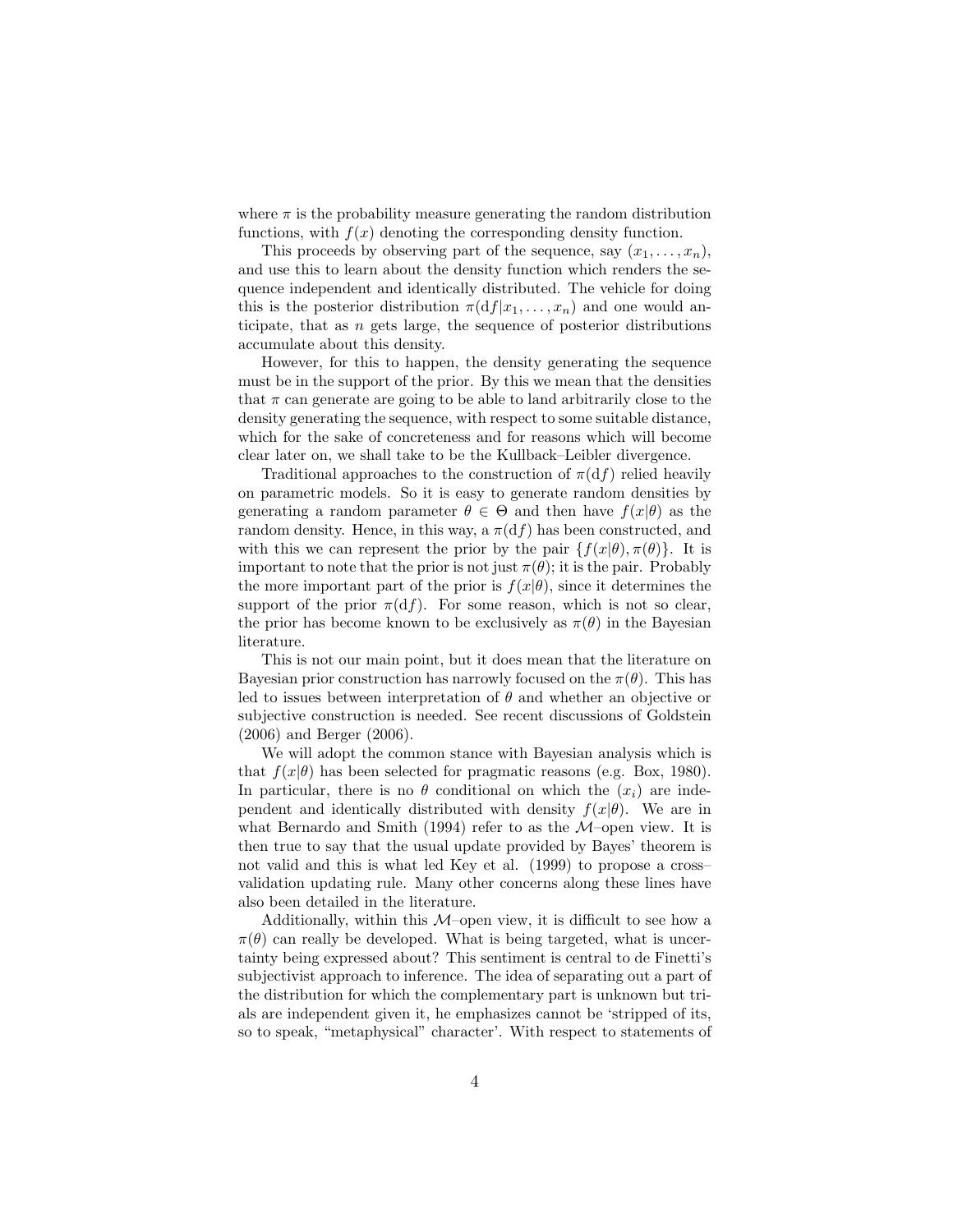independence conditional on some unknown parameter he states, 'From our point of view these statements are devoid of sense, and no one has given them a justification which seems satisfactory, even in relation to a different point of view.' (de Finetti, 1964, chapter V, p141). Central to his approach is the supremacy of observables over unobserved parameters; these parameters being mere constructs with no operational meaning in his formulation except that which can be deduced via the representation theorem of exchangeability on sequences of trials.

Taking this paradigm as the cue, it is our aim to undertake Bayesian inference by only expressing beliefs about the observables. We aim to develop the theory with only a  $M_0(dx)$  and a  $c > 0$  being specified. Here the  $M_0(dx)$  is a prior guess as to the distribution generating each  $x_i$ ; and c is a measure of the degree of belief in the choice of  $M_0(\mathrm{d}x)$ .

The essence of our ideas is how to map

$$
[(c, M_0), f(\cdot | \theta)] \Rightarrow \pi_{\Theta}(\theta).
$$

We will show that the procedure we develop is coherent and coincides with an application of Bayes theorem; so that once  $(X_1, \ldots, X_n)$  has been observed, and we have updated  $(c, M_0)$  to  $(c_n, M_n)$  (using the nonparametric model (see Section 1.2)) then

$$
[(c_n, M_n), f(\cdot | \theta)] \Rightarrow \pi_{\Theta}(\theta | X_1, \dots, X_n)
$$

where

$$
\pi_{\Theta}(\theta|X_1,\ldots,X_n) \propto \pi_{\Theta}(\theta) \times \prod_{i=1}^n f(X_i|\theta).
$$

In the next sub–section 1.1 we look at a key component of our approach: the loss function, and in sub–section 1.2 we review the Dirichlet process and how we use in the current context.

1.1 Loss functions. Loss functions are a key to the paper. In the most broad of definitions a loss function denotes the loss (incurred to an individual) when outcome u arises. The loss is measured as  $l(u)$ . Or there could be two outcomes  $u$  and  $v$  for which we write the loss as  $l(u, v)$ . These two become distinct situations when one of the outcomes arises out of the control of the individual and the other is an action determined by the individual. But this is not essential and the loss is the loss however the outcomes arise.

A common situation is when one of the outcomes is selected as an action and the other is an as yet unknown outcome. The choice of action by the individual can then be made, apparently rationally, by selecting a belief distribution for the unknown outcome, let this be  $v$ and the belief distribution be  $Q(v)$ , and the appropriate loss function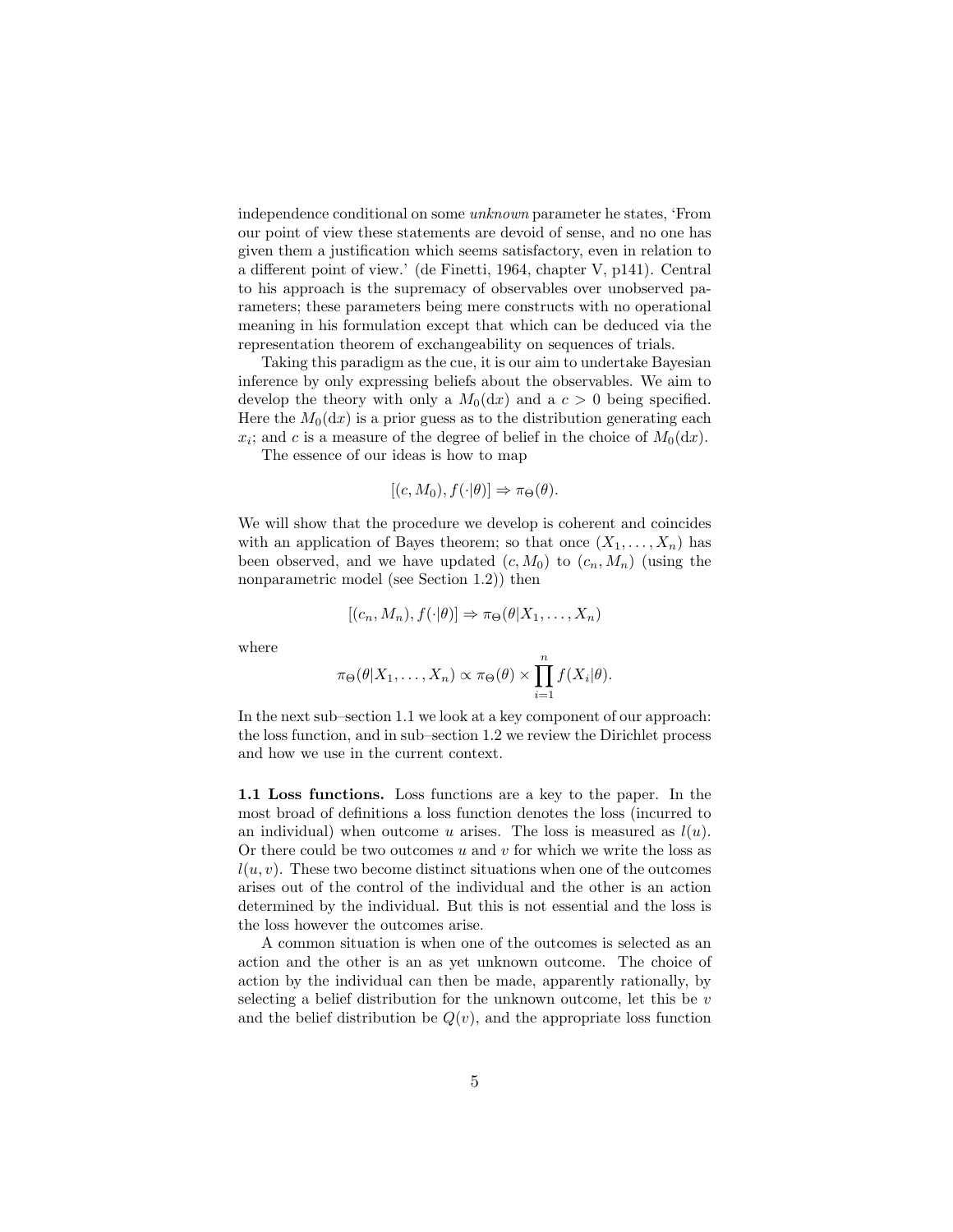is given by the expected loss:

$$
l(u) = \int l(u, v) \, dQ(v).
$$

See for example Hirshleifer and Riley (1992).

Loss functions are therefore a means by which to connect outcomes and choices, or just outcomes. We are interested in connecting  $\theta$  with a number of outcomes and/or choices. These are with X,  $F_0$  and  $\pi_{\Theta}$ . For ease of notation we will refer to  $\pi_{\Theta}$  as simply  $\pi$ .

Our loss function connecting  $\theta$  and  $F_0$  is standard; it is based on the logarithmic score function which is fundamentally linked to the Kullback–Leibler divergence (Kullback and Leibler, 1951):

$$
l(\theta, F_0) = -\int \log f(x|\theta) \, dF_0(x).
$$

Since  $F_0$  is unknown, the rational approach is to construct a probability distribution for it and to replace  $F_0$  by the expectation of this probability distribution. For us this would be  $M_0$  and therefore the loss function for  $\theta$  would be

$$
l(\theta) = -\int \log f(x|\theta) \, dM_0(x).
$$

This can also be seen as an expected loss for the loss function

$$
l(\theta, X) = -\log f(X|\theta).
$$

For if X is observed then one can evaluate the loss for  $\theta$  using this loss function as we discussed earlier. Based on a sample of size  $n$  the cumulative loss would be  $l_n(\theta)$  and minimizing this yields the maximum likelihood estimator.

Looking at this loss function the other way round also is also perfectly natural. For if we know  $\theta$  then the x minimizing  $-\log f(x|\theta)$  is the x maximizing  $f(x|\theta)$  and so  $\hat{x}$  is the mode of  $f(\cdot|\theta)$ .

Hence we have dealt with the loss functions connecting  $\theta$  with  $M_0$ and X. Finally we look at loss functions connecting  $\theta$  and  $\pi$ . We must note that however we select  $\pi$  the ultimate aim is to use the posterior as a representation of the information we have in the form of a belief probability on  $\Theta$ . Thus implicitly we are thinking about  $\theta^*$ . Hence to us  $\pi(\theta)$  is a belief distribution about this particular value of  $\theta$ . Thus  $l(\theta, \pi)$  should be equivalent in structure to the loss for  $l(\theta, X)$  but with the roles switched. Hence,

$$
l(\theta, \pi) = -\log \pi(\theta).
$$

Here now  $\pi$  plays the role of  $\theta$ , and  $\theta$  the role of X, in  $l(\theta, X)$  =  $-\log f(X|\theta)$ . This can be seen more clearly if we index  $\pi$  with a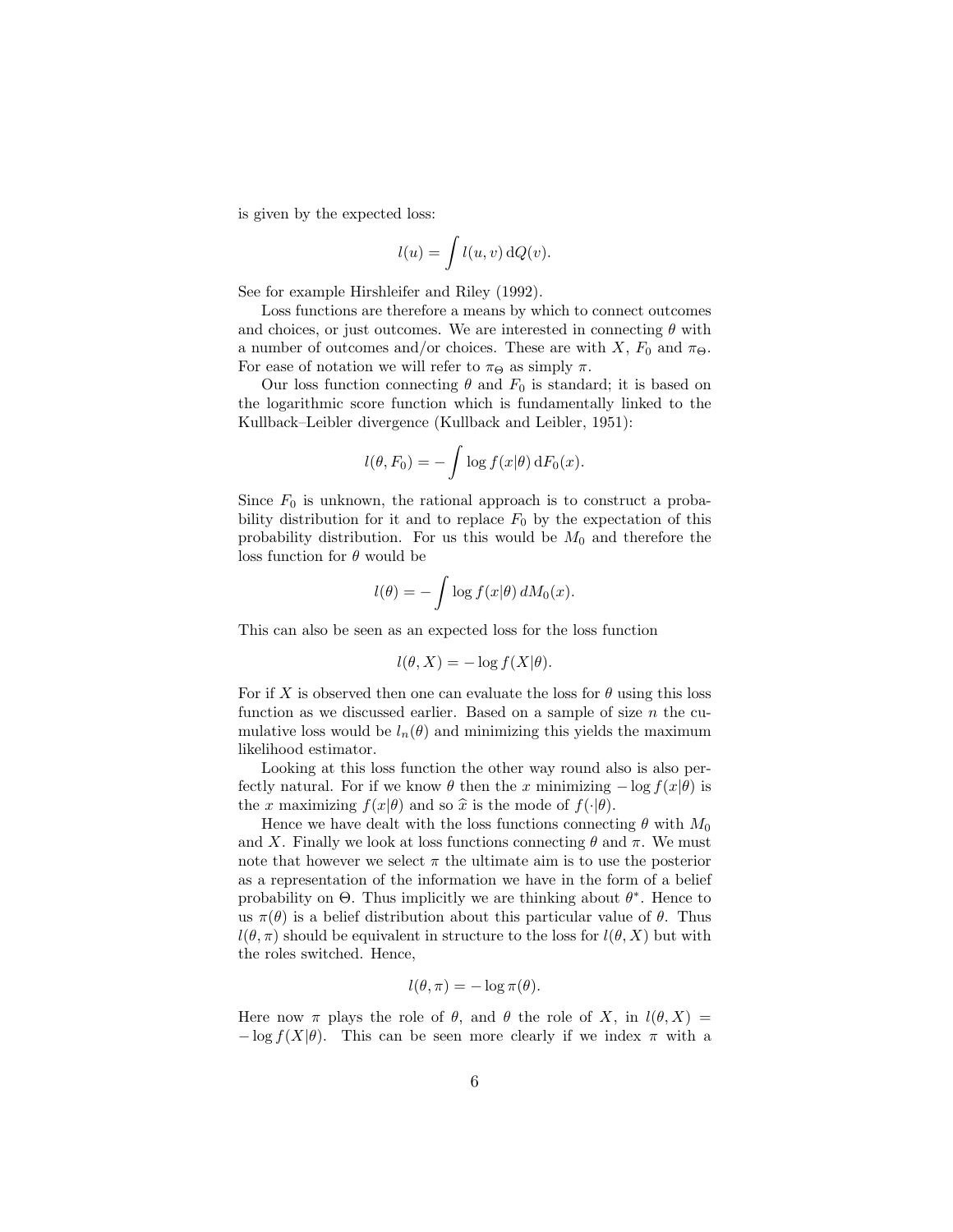parameter  $\phi$  and write

$$
l(\theta, \pi) = l(\phi, \theta) = -\log \pi(\theta | \phi).
$$

But as we have mentioned earlier, loss functions connecting outcomes make sense whichever one regards as the outcome of choice or of uncertainty.

In summary, the building blocks for loss functions considered in this paper are derived from the two following standard or benchmark loss functions:

1. If x is modeled via  $f(x|\theta)$  and x is a possible outcome, then the logarithmic loss function connecting  $\theta$  and x is given by

$$
l(\theta, x) = -\log f(x|\theta).
$$

If  $M_0$  represents the current belief about the distribution of x, then the expected loss is

$$
l(\theta) = -\int \log f(x|\theta) M_0(\mathrm{d}x).
$$

Effectively then, this loss is measuring the Kullback–Leibler divergence between  $M_0(\cdot)$  and  $f(\cdot;\theta)$ .

2. If  $\pi(\theta)$  expresses beliefs about a  $\theta$ , then the *self-information* loss function connecting  $\theta$  and  $\pi$  is given by

$$
l(\theta, \pi) = -\log \pi(\theta).
$$

See, for example, Merhav (1998) for details about this loss function and use.

Whenever we write a loss function it must be noted that these are defined, at least for us, up to scalar and additive constants; so in reality, even though we write, for example,  $l(\theta, \pi) = -\log \pi(\theta)$ , for some constants  $\alpha$  and  $\beta$ , not depending on  $\theta$ , we could have  $l(\theta, \pi) =$  $a - \beta \log \pi(\theta)$ .

We obtain loss functions for the pieces of information available. A loss function for the information that  $f(\cdot|\theta)$  has been chosen to act as the model will be referred to as  $l_M(\theta)$ , and developed in Section 2.1, whereas a loss function for the information provided by  $(c, M_0)$  shall be referred to as  $l_N(\theta)$  and developed in Section 2.2.

For more on loss functions in statistical decision theory, see Berger (1993).

1.2 Bayesian nonparametric prior. Another key component of our idea is the use of a nonparametric prior which is acting as the "true"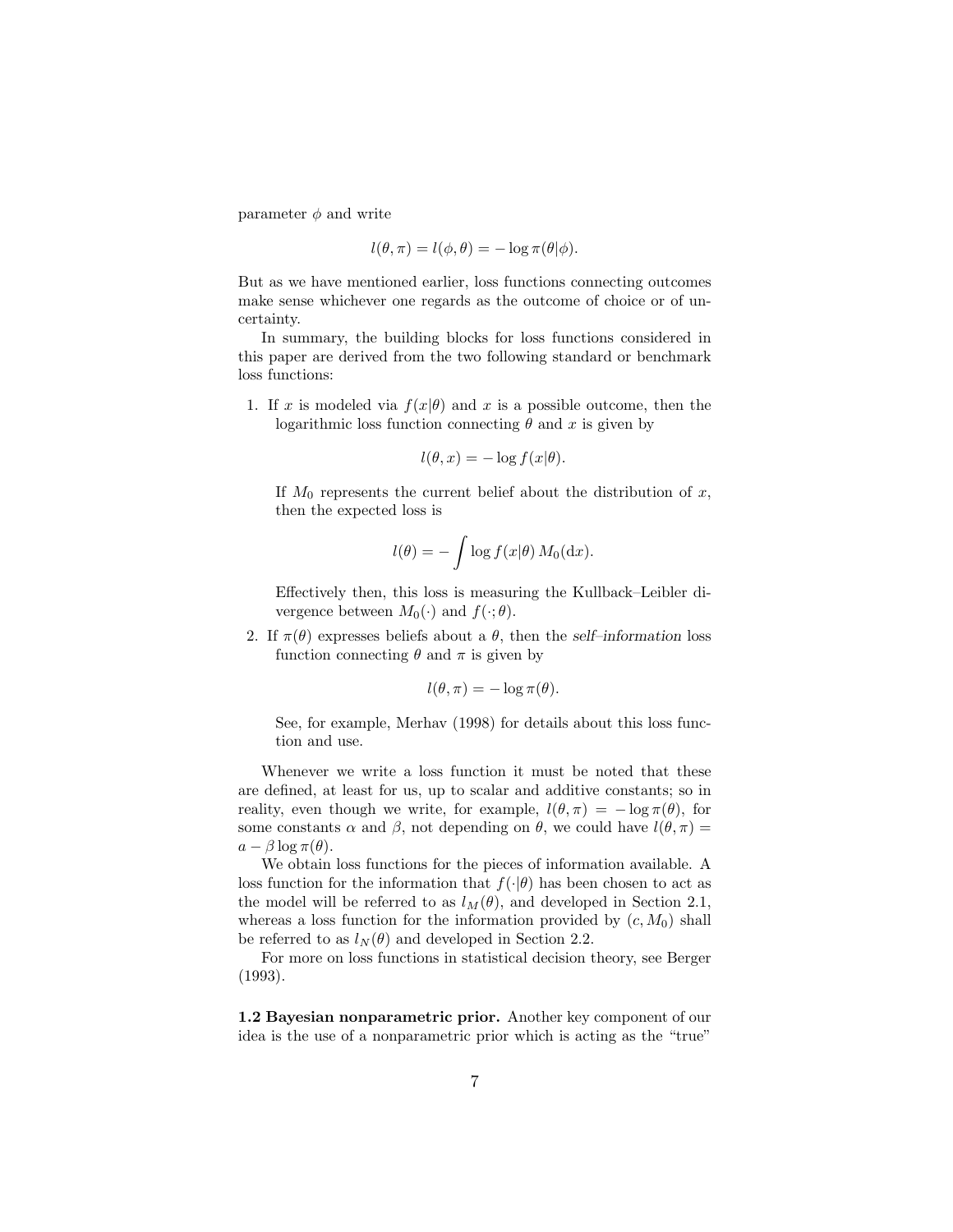model for the observations. This is the foundation for the work in Gutiérrez–Peña and Walker (2005). The point is that one can make low dimensional decisions or inference within a large or nonparametric framework. The nonparametric model used was the Dirichlet process (Ferguson, 1973) and we briefly describe it here.

The prior Dirichlet process is characterized by parameters  $(c, M_0)$ and generates random distribution functions F such that  $E(F) = M_0$ and

$$
\text{Var}(F(A)) = \frac{M_0(A)M_0(A^c)}{c+1},
$$

where  $A^c$  is the complementary set of A. The posterior given  $(x_i)_{i=1}^n$ is also a Dirichlet process with updated parameters  $(c+n, M_n)$ , where

$$
M_n(\mathrm{d}x) = \frac{c M_0(\mathrm{d}x) + n P_n(\mathrm{d}x)}{c + n},
$$

and  $P_n$  is the empirical distribution of the observations. The sequence of posterior distributions is always consistent in the sense that for any suitable set A it is that  $E[F(A)|X_1,\ldots,X_n] \to F_0(A)$  a.s. and

$$
Var[F(A)|X_1,\ldots,X_n] \to 0 \quad a.s.
$$

Hence, the Dirichlet process prior can be thought of as a "true" model.

An issue with the Dirichlet process is that it only generates discrete distribution functions. Hence, if the overall target is density estimation, for example, then this is a problem. However, if the overall aim is one of decision making via the use of utility or loss functions, then this discreteness is irrelevant because we take expectations of quantities with respect to  $M_n$ .

Suppose we wish to select an action  $a \in \mathcal{A}$ , the best action being known if the distribution generating the  $(x_i)$  is known and a loss function is in place measuring the loss in taking action  $a$  when  $F$  is the true distribution function. Call this loss function  $l(a, F)$ . With beliefs about F being represented by a posterior distribution  $\Pi_n(\mathrm{d}F)$ , then the best action is to select the action  $a$  which minimizes

$$
l(a) = \int l(a, F) \, \Pi_n(\mathrm{d}F).
$$

Thus, in particular, if  $l(a, F) = \int l(a, x) dF(x)$ , where  $l(a, x)$  is a loss function directly connecting the action with observable  $x$ , and we use the Dirichlet process model, then

$$
l(a) = \int l(a, x) \, dM_n(x).
$$

The basis of the work in Gutiérrez–Peña and Walker (2005) is that action a is a statistical decision, such as parameter estimation or model selection.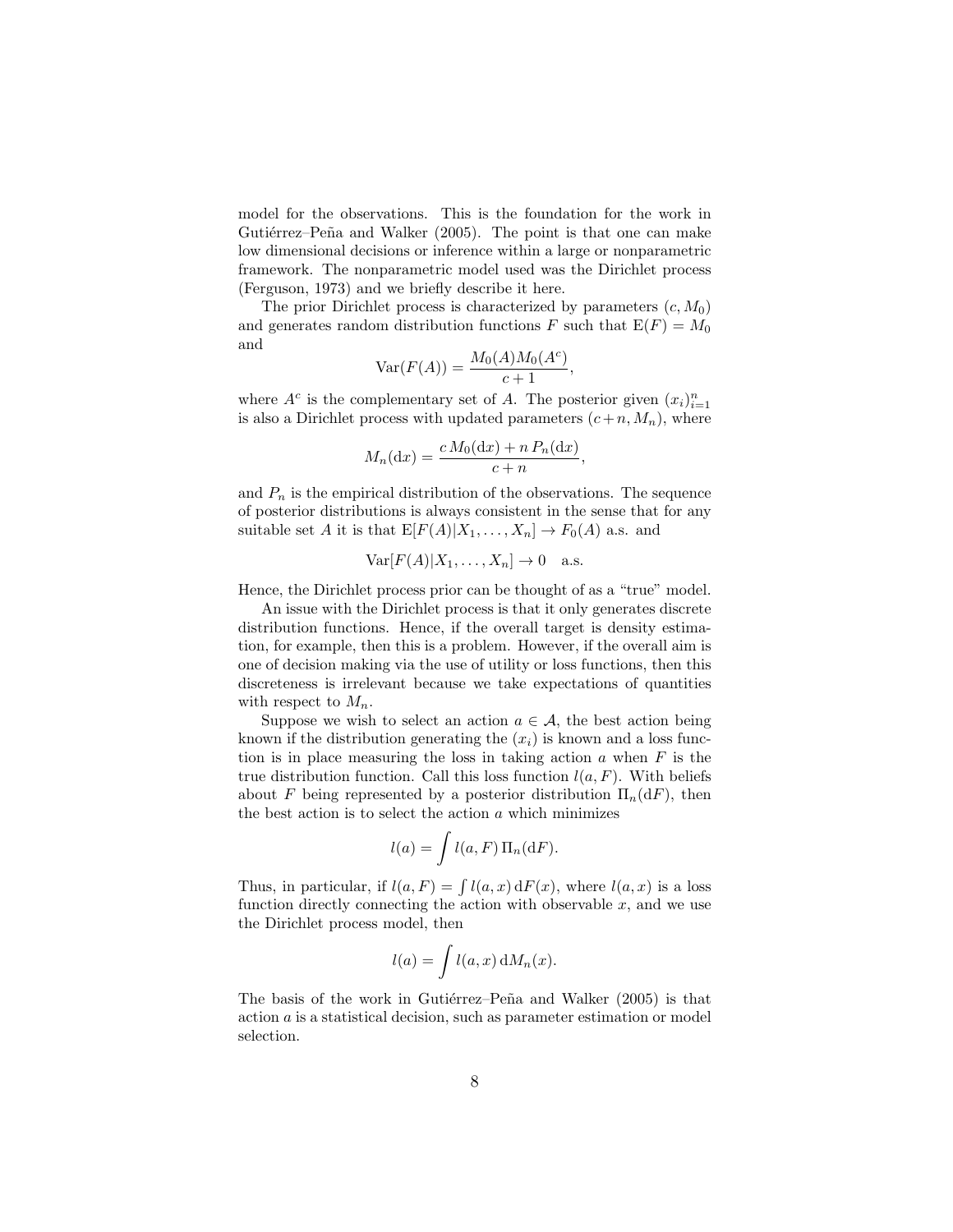In fact, the point of the paper by Gutiérrez–Peña and Walker (2005) was to discuss the incoherence of Bayesian model selection as it currently stands. The incoherence is due, ironically, to the lack of a prior. There is no prior for Bayesian model selection problems, i.e. there is no single assessment of prior uncertainty. Gutiérrez–Peña and Walker (2005) resolve this issue by using a Dirichlet process prior as the prior and then deal with issues such as Bayesian model selection using decision theory with respect to the posterior Dirichlet process. In this way, and undertaken in this framework, the incoherence disappears. For example, if k indexes a number of possible models with  $\theta_k$  denoting the parameter for model  $f_k(\cdot|\theta_k)$ , then the best model can be selected based on the loss function

$$
l(k) = \min_{\theta_k \in \Theta_k} \left\{-\int \log f_k(x|\theta_k) M_n(\mathrm{d}x) + \gamma(p_k)\right\}
$$

where  $p_k$  is the dimension of model k and  $\gamma(p)$  a function which penalizes high dimensional models. The idea is that the best model is the one with a parameter which takes the family of densities closest to  $F_0$  with respect to the Kullback–Leibler divergence. And in the traditional approach,  $F_0$  is replaced by the current best guess which is clearly  $M_n$ .

Here we discuss more explicitly the role of  $c$ . We are not using the Dirichlet process to model the data as a final goal; it is being used to make decisions and as such its use appears solely in the form  $\int l(a, x) dM_n(x)$ . The role of c is ambiguous in general, but its use in making decisions is less so. For  $c = 0$ , the most controversial choice simply yields  $M_n$  as the empirical distribution function  $P_n$ . This is hardly any cause for concern. This is natural as we can use  $c$  literally as a prior sample size by recalling that  $M_n$  is a weighted mixture of the empirical and  $M_0$ , with the weighting determined by c. Hence, we see no conceptual or practical problems with the choice of c. See also Walker and Mallick (1997).

The paper is laid out as follows: In Section 2 we detail our idea for prior construction based on the notion of matching loss functions. Section 3, 4 and 5 then illustrate the approach for a range of models including regression and hierarchical. Section 6 concludes with a discussion. In the Appendix we provide a brief review of many popular and current approaches to the construction of prior distributions.

2 Priors from loss matching. The idea for matching of loss functions is quite straightforward. Since  $\pi$  is to encapsulate all the information from  $[(c, M_0), f_{\Theta}]$ , then the requirement must be that, up to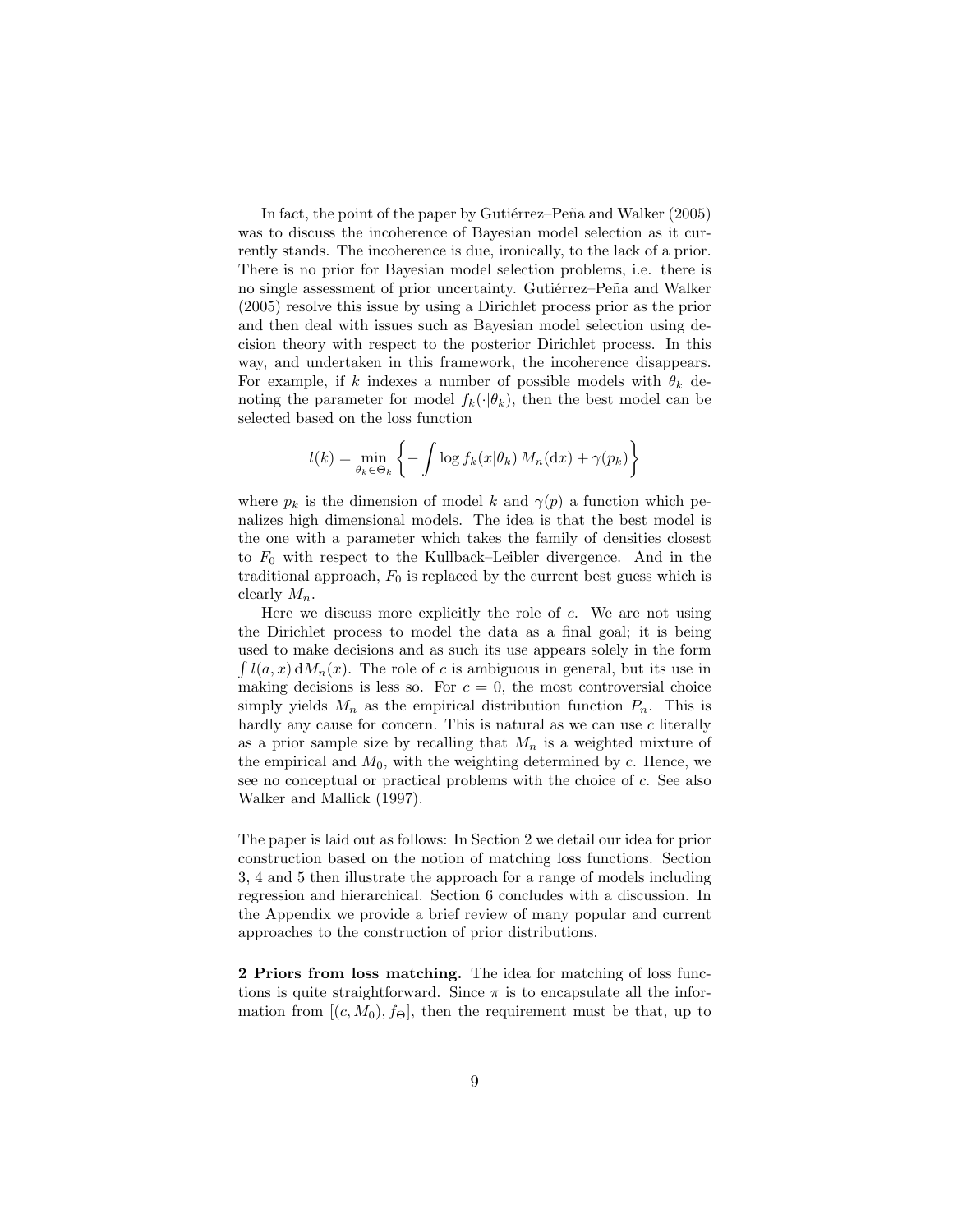additive and scalar constants, the loss functions must match, i.e.

$$
l(\theta, \pi) = l_N(\theta) + l_M(\theta) = l(\theta, (c, M_0)|f_{\Theta}) + l(\theta, f_{\Theta}).
$$
 (1)

We see this as a highly appropriate means by which to deduce  $\pi$ from  $[(c, M_0), f_{\Theta}]$ .

This section breaks into a number of sub-sections. In Section 2.1 we provide the loss function  $l_M(\theta)$ , in Section 2.2 the loss function  $l_N(\theta)$ , and in Section 2.3 we consider the loss function derived from the choice of prior  $\pi(\theta)$ . Section 2.4 then puts all these together to derive a choice for  $\pi(\theta)$  and Section 2.5 relates our results to the existing literature.

2.1 Loss from choice of model. The first point, which is presumably well known, is that it is imperative to construct any prior on  $\Theta$ with reference to the family  $f(x|\theta)$ , and not just to  $\Theta$ . We start by considering the utility of the density  $f(\cdot|\theta)$  for a particular  $\theta$  as it sits in the family of densities. This may be motivated first by discretizing the densities so  $f_j(\cdot) = f(\cdot | \theta_j)$  for a set of discrete  $(\theta_j) \in \Theta$ .

To illustrate this, we consider a simple and extreme case, when three densities have been chosen only, say  $(f_1, f_2, f_3)$  to model the density generating the outcomes. These have been chosen in such a way that  $f_1$  and  $f_2$  are barely indistinguishable from each other, yet  $f_3$  is far from these two. One can imagine that there is knowledge that has been used to construct a model in this way.

However, something concrete is needed and we believe this is to be found using notions of utility functions (equivalently loss functions but it is convenient to come at this from utility functions to start with). We would assess the utility of  $f_3$  to be greater than that of either  $f_2$  or  $f_1$ . It would be more serious to lose  $f_3$  from the model than it would be to lose either  $f_2$  or  $f_1$ . And this utility can only be made concrete by considering how close each  $f_j$  is to its neighbours.

If we were to remove  $f_j$  from the model, and it was the true density, then we would lose the Kullback–Leibler distance from  $f_i$  to its nearest density. This is because the Bayesian model would eventually put all the mass on the density closest to  $f_j$  with respect to the Kullback– Leibler divergence (see Berk, 1966), hence this is the loss. Thus, the utility of  $f_j$  would be of the type

$$
u(f_j) = \inf_{k \neq j} D(f_j, f_k),
$$

where  $D(f, g) = \int f \log(f / g)$  is the Kullback–Leibler divergence between  $f$  and  $q$ .

When we have a continuum of densities, and indexed by a parameter  $\theta$ , then for each  $\epsilon > 0$  we would consider the utility function for  $\theta$ of the type

$$
u_{\epsilon}(\theta) = D(f_{\theta}, f_{\theta + \epsilon}).
$$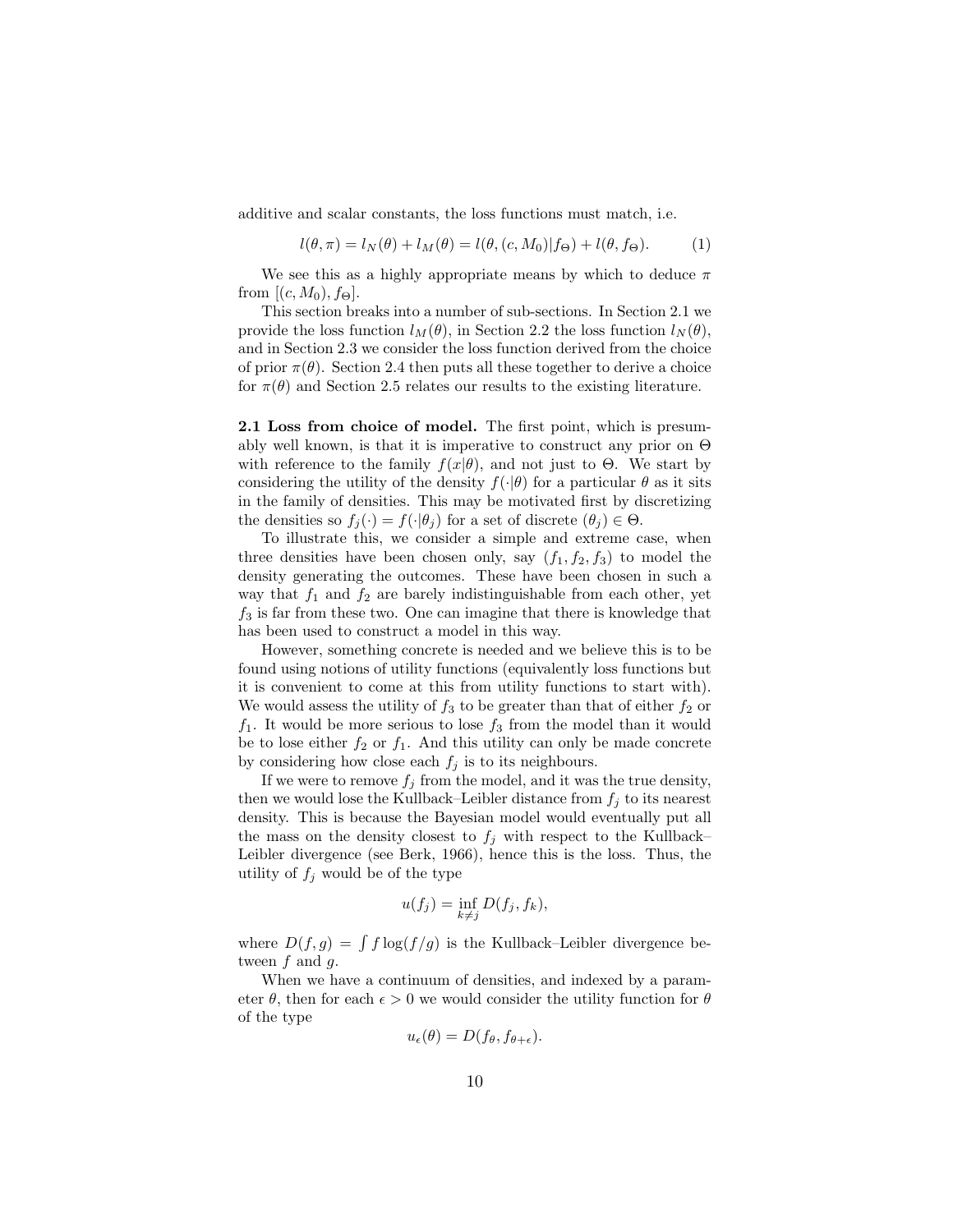This would arise by assuming we have a model with discrete  $\theta$  and the nearest neighbour is at  $\theta + \epsilon$ . We would need this to have a limiting form as  $\epsilon \to 0$  to get something out in the continuum. Hence, we would need to take

$$
u_{\epsilon}(\theta) = \epsilon^{-2} D(f_{\theta}, f_{\theta + \epsilon})
$$

and if  $\theta$  is p–dimensional then the limit as  $\epsilon \to 0$ , (Blyth, 1994), is given by

$$
u(\theta) = \sum_{1 \le j,k \le p} I_{jk}(\theta),
$$

where

$$
I_{jk}(\theta) = \mathbf{E}\left(\frac{\partial}{\partial \theta_j}\log f(x|\theta)\ \frac{\partial}{\partial \theta_k}\log f(x|\theta)\right).
$$

Hence, reinterpreting this as a loss function, and putting on the log– scale which is where we will be operating, we would use

$$
l_M(\theta) = -\log\left(\sum_{1 \le j,k \le p} I_{jk}(\theta)\right). \tag{2}
$$

Of course if  $p = 1$  then we have

$$
I(\theta) = \mathcal{E}\left[\left(\frac{\partial}{\partial \theta} \log f(x|\theta)\right)^2\right]
$$

and so  $l_M(\theta) = -\log I(\theta)$ .

This idea for extracting information from a choice of model deserves close inspection and is currently being investigated by a PhD student of the second author.

**2.2 Loss from choice of**  $(c, M_0)$ . Following Gutiérrez–Peña and Walker (2005) and Section 1.1, we assess the loss at  $(\theta, x)$  to be given by the logarithmic loss function:

$$
l(\theta, x) = -\log f(x|\theta).
$$

This is standard and even forms the basis for classical estimation via maximum likelihood, since based on a sample of size  $n$ , the cumulative loss would be

$$
l(\theta, x_1, \dots, x_n) = -\sum_{i=1}^n \log f(x_i | \theta)
$$

and minimizing this yields the maximum likelihood estimator.

Hence, if  $M_0$  represents beliefs about the distribution of x, then the expected loss is precisely

$$
l_N(\theta) = -\int \log f(x|\theta) M_0(\mathrm{d}x). \tag{3}
$$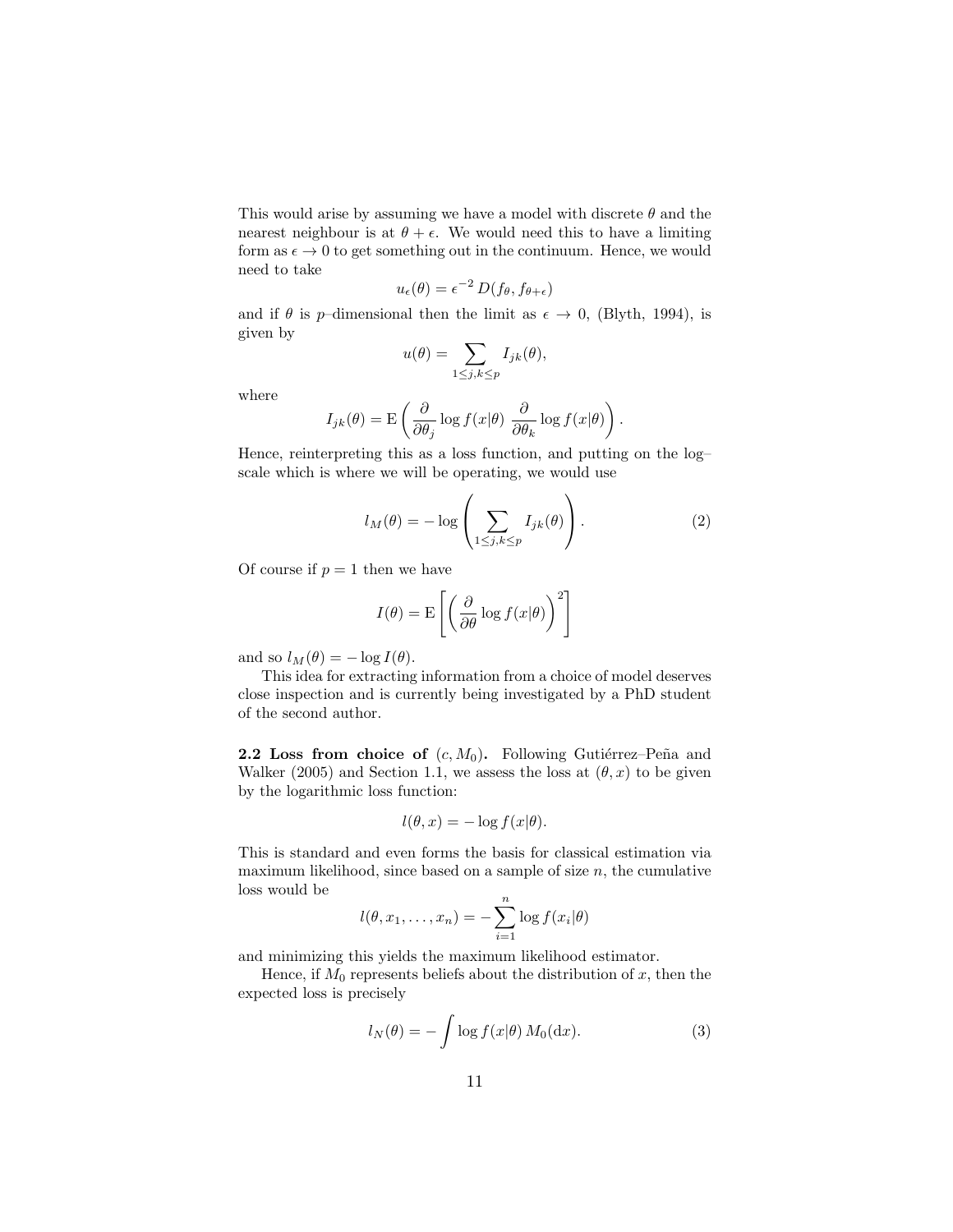We will see the role of  $c$  when we put all the loss functions together in Section 2.4.

2.3 Loss from choice of prior distribution. We now think about a loss function for  $(\theta, \pi)$ , where the idea is that  $\pi$  is now being used to encapsulate the information in  $[(c, M_0), f_{\Theta}]$  in a probability density function on  $\Theta$ . If  $\pi(\theta)$  is to represent beliefs about which value of  $\theta$  is best, for us to be able to make statements such as  $P(\theta \in A) = \pi(A)$ , we need to have  $\pi(\theta)$  as the belief distribution function for  $\theta$ . Hence, if we construct a loss for  $\theta$  based on the choice of  $\pi(\theta)$ , we would need to use the "honest" loss function  $-\log \pi(\theta)$ , see Bernardo (1979a). His Theorem 2 shows this to be the unique local proper scoring rule. See also Section 1.1.

**2.4 Matching the loss functions.** We have relevant information  $I =$  $[(c, M_0), f_{\Theta}]$  and we have a loss function connecting this information for each value of  $\theta$ , this is, up to additive and scalar constants,

$$
l_M(\theta) = l(\theta, f_{\Theta})
$$
 and  $l_N(\theta) = l(\theta, (c, M_0)|f_{\Theta}).$ 

The loss functions for the model  $f_{\Theta}$  and  $[(c, M_0)|f_{\Theta}]$  are cumulative and provide a loss for each  $\theta$  based on these pieces of information, i.e. putting arbitrary scalars into (??),

$$
l_I(\theta) = \beta l_N(\theta) + \gamma l_M(\theta),
$$

where  $\beta > 0$  and  $\gamma > 0$  are as yet undefined constants, and  $l_M$  and  $l_N$ are given in equations (??) and (??), respectively. We will work out appropriate values for them.

On the other hand, the loss for the choice of  $\pi(\theta)$ , which is supposed to encapsulate the information  $I$  in a probability form, is given by  $l_{\pi}(\theta) = -\log \pi(\theta).$ 

We have two loss functions for the same  $\theta$ , and hence they must match. Therefore, for some  $\alpha$ ,

$$
-\log \pi(\theta) = \alpha - \beta \int \log f(x|\theta) M_0(\mathrm{d}x) - \gamma \log \left( \sum_{1 \leq j,k \leq p} I_{jk}(\theta) \right).
$$

Hence, our choice of prior is

$$
\pi(\theta) \propto J(\theta)^{\gamma} \exp \left\{ \beta \int \log f(x|\theta) M_0(\mathrm{d}x) \right\},\,
$$

where we have written

$$
J(\theta) = \sum_{1 \le j,k \le p} I_{jk}(\theta).
$$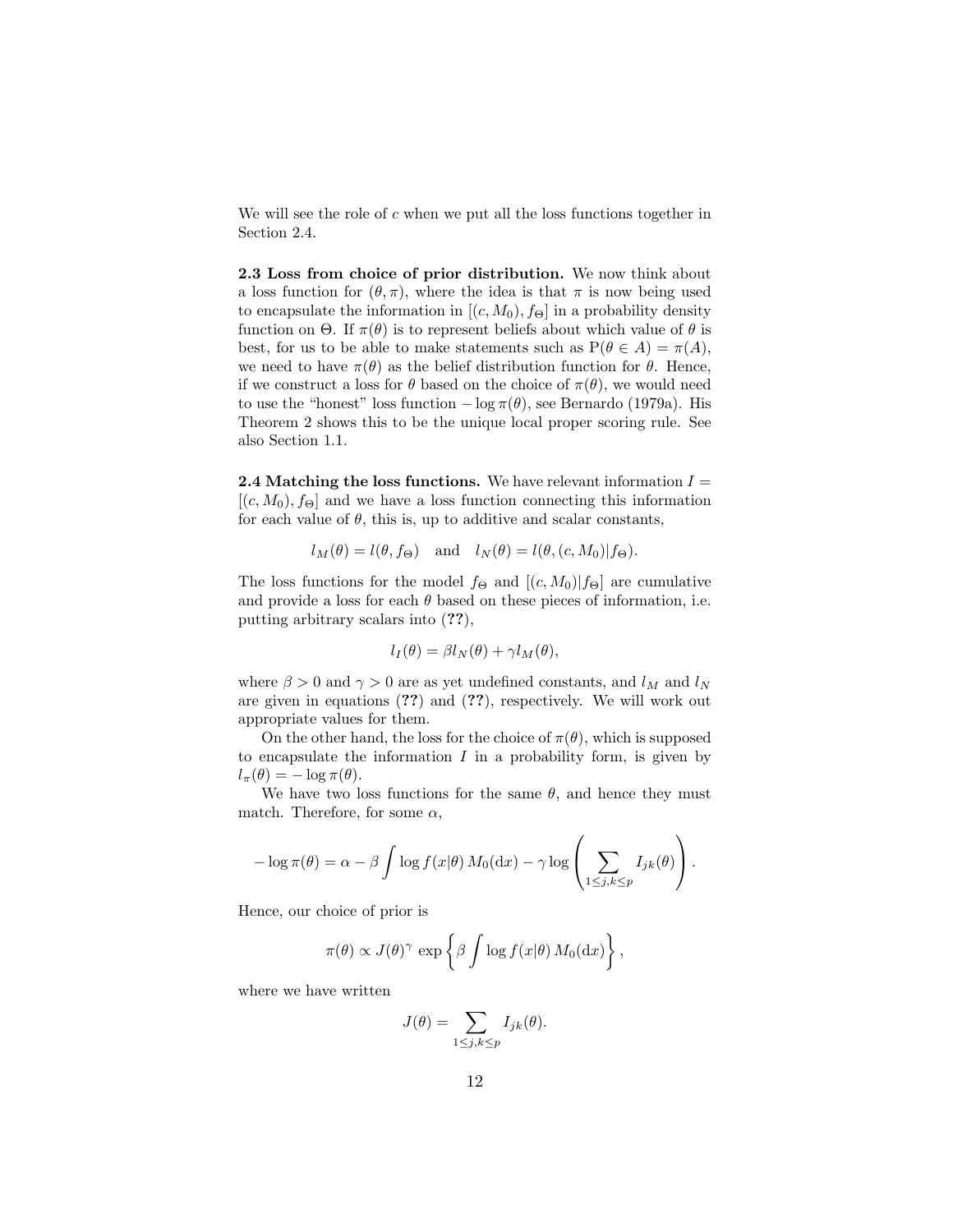In order to understand the role of c and  $\beta$  here, we need to move forward, applying Bayes theorem at overarching Dirichlet level, and look at the posterior distribution. This is given by

$$
\pi(\theta|x_1,\ldots,x_n) \propto J(\theta)^\gamma \exp\left\{(\beta+n)\int \log f(x|\theta) M_n(\mathrm{d}x)\right\},\,
$$

where

$$
M_n(\mathrm{d}x) = \frac{\beta M_0(\mathrm{d}x) + n P_n(\mathrm{d}x)}{\beta + n}.
$$

Within the embedded framework we cannot utilize Bayes theorem directly, so to see how this can be derived from the matching of loss functions and the Bayes theorem applied to the Dirichlet process, it is worth returning to the discussion about Bayesian nonparametric inference using the Dirichlet process prior. If we are interested in the loss

$$
l(\theta, F) = -\int \log f(x|\theta) F(\mathrm{d}x)
$$

and model F with a Dirichlet process prior with parameters  $(c, M_0)$ , then the posterior expected loss is given by

$$
l(\theta) = -\int \log f(x|\theta) M_n(\mathrm{d}x),
$$

where now the  $M_n(\mathrm{d}x)$  is as given before except with  $\beta = c$ .

Using the match of loss functions at this point, we obtain, for some  $\alpha_n$  and  $\beta_n > 0$ ,

$$
-\log \pi(\theta | x_1,\ldots,x_n) = \alpha_n - \beta_n \int \log f(x|\theta) M_n(\mathrm{d}x) - \gamma \log J(\theta).
$$

Consequently, we obtain coherence for the procedure, and based on a necessary cumulative loss function, only if we take  $\beta_n = \beta + n$  and  $\beta = c$ .

For the choice of  $\gamma$ , we do not need this to change with n as the choice of model does not alter with the sample size. This parameter is difficult to assess, yet if we consider  $p = 1$ , then  $J(\theta)$  is the Fisher information and hence the choice of  $\gamma = \frac{1}{2}$  yields the Jeffreys prior (Jeffreys, 1946), which is a standard choice of objective prior from many perspectives, and which includes an invariance property. We will use this value in the examples which follow in Section 3.

Hence, the prior, based on choices  $I = [(c, M_0), f_{\Theta}]$  is given by

$$
\pi(\theta) \propto J(\theta)^{\frac{1}{2}} \exp \left\{ c \int \log f(x|\theta) M_0(\mathrm{d}x) \right\}.
$$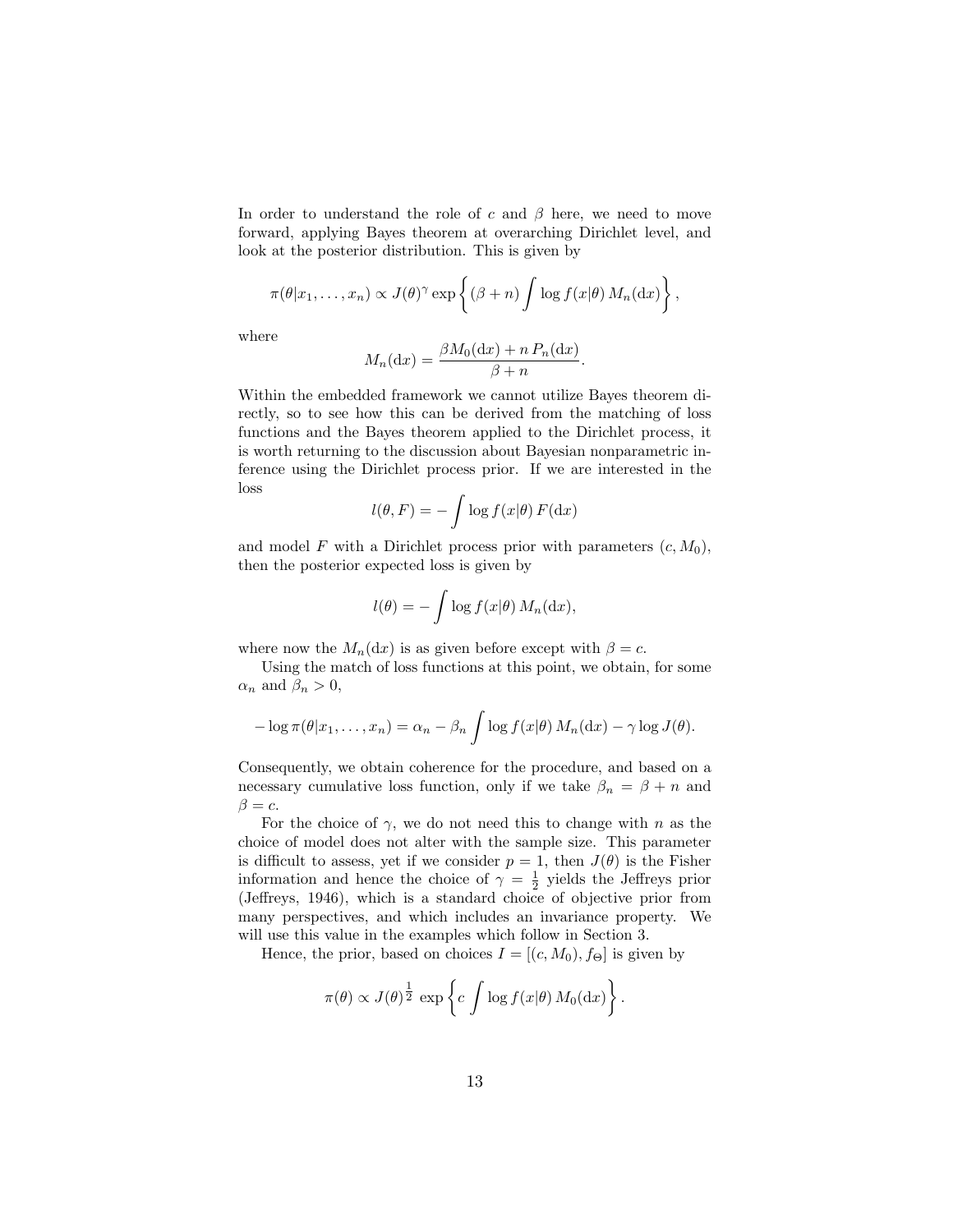It is to be noted the model is conjugate. As data accumulate the  $c$ changes to  $c + n$  and the  $M_0$  changes to

$$
M_n = \frac{cM_0 + nP_n}{c + n}
$$

which are the updates for the Dirichlet process prior. The coherence of the procedure based on the matching of loss functions follows since it coincides with an application of Bayes theorem: The  $l_N(\theta)$  is changing from

$$
-c \int \log f(x|\theta) M_0(\mathrm{d}x)
$$

to

$$
-(c+n)\int \log f(x|\theta) M_n(\mathrm{d}x)
$$

which is a consequence of revised expected loss to concur with current updated beliefs in light of the data  $(x_1, \ldots, x_n)$ . All that is required is an ability to express beliefs about the distribution of the initial observable.

Note that we can write the prior as

$$
\pi(\theta) \propto J(\theta)^\gamma \, \exp \left\{ - c \, D(M_0(\cdot), f(\cdot|\theta)) \right\}
$$

and so the prior puts more weight to those  $\theta$  which make the Kullback– Leibler divergence between  $f(\cdot|\theta)$  and  $M_0$  small (and only this when  $\gamma = 0$ ). This is what is achieved by the data, since one can write the likelihood function as, with a mild abuse of notation,

$$
\prod_{i=1}^n f(x_i|\theta) \propto \exp\left\{-n D(P_n(\cdot), f(\cdot|\theta))\right\}.
$$

It makes sense then to have this aspect a part of the prior distribution. Our aim is to have it as the key part of the prior.

We are content to apply Bayes theorem for the Dirichlet process model. It is a true model, as discussed earlier, and hence there does exist an  $F$ , a distribution function conditional on which the data are independent and identically distributed. We may be more circumspect about applying Bayes theorem to the model  $f(\cdot|\theta)$  as it is not the case that there is a  $\theta$  for which the observations are independent and identically distributed from  $f(\cdot|\theta)$ . However, through the application of Bayes theorem for the Dirichlet process and the coherent application of loss matching we can derive the Bayes rule for the parametric family.

2.5 Relation to the literature. Looking through the literature, we find this idea is in the same spirit as an idea appearing in Barron (1998). Effectively, Barron (1998) is matching two loss functions for  $\theta$ . An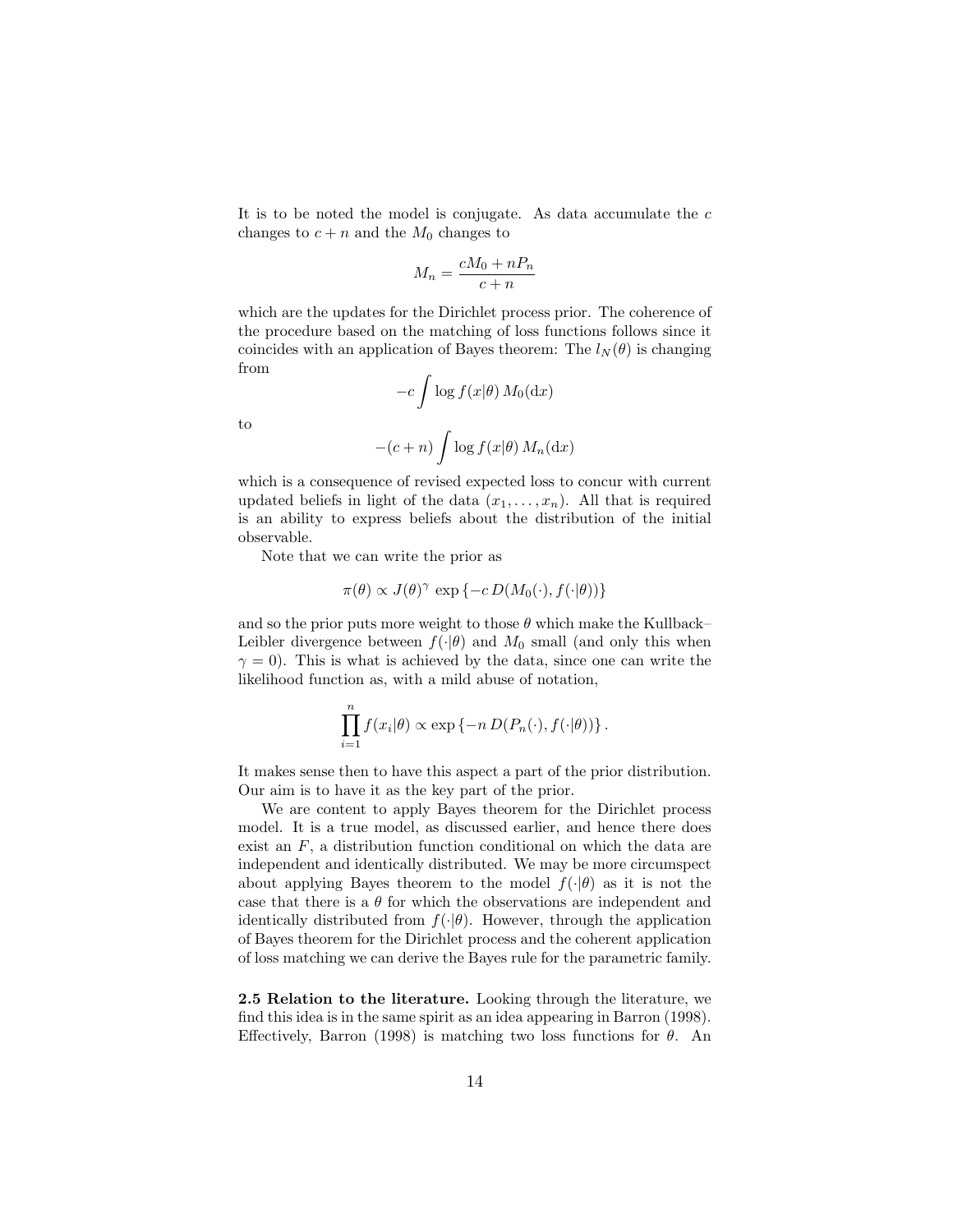asymptotic expression for the Kullback–Leibler divergence (Kullback and Leibler, 1951) between

$$
f(x_1,\ldots,x_n|\theta) = \prod_{i=1}^n f(x_i|\theta)
$$

and the marginal joint density

$$
p(x_1,...,x_n) = \int \prod_{i=1}^n f(x_i|\theta) \,\pi(\mathrm{d}\theta)
$$

is given by

$$
D(f(x_1,...,x_n|\theta),p(x_1,...,x_n)) = K_n + \log\{|I(\theta)|^{1/2}/\pi(\theta)\} + o(1),
$$

where  $K_n$  does not depend on  $\theta$  and  $I(\theta)$  is the Fisher information matrix.

Re–arranging this, we see we have

$$
-\log \pi(\theta) = D(f(x_1,\ldots,x_n|\theta),p(x_1,\ldots,x_n)) - \frac{1}{2}\log |I(\theta)|,
$$

which is very similar to our matching of loss functions. However, we have something different in the multipara–meter case, replacing  $I(\theta)$ , and (effectively) instead of our subjective  $D(M_0(\cdot), f(\cdot|\theta))$ , Barron has  $a(\theta) = D(f(x_1, \ldots, x_n | \theta), p(x_1, \ldots, x_n))$  for which an objective choice is sought.

If it is possible to assess what  $a(\theta)$  should be, then this would result in the choice of prior as

$$
\pi(\theta) \propto \sqrt{|I(\theta)|} e^{-a(\theta)}.
$$

However, as noted by Sweeting (1998) in the discussion of Barron (1998), it seems a non–trivial task to find a suitable or well motivated choice for  $a(\theta)$ .

Nevertheless, the idea we present for constructing prior distributions is closely related to the idea of Barron (1998). Effectively it is the same if one views Barron's idea is indeed matching loss functions.

Prudent observers will note we are breaking a supposed prior construction rule which is that

$$
m(x) = \int f(x|\theta) \,\pi(\theta) \,\mathrm{d}\theta,
$$

where  $m(x)$  is the density function corresponding to the distribution  $M_0(x)$ . But this rule is only valid if it is thought that for some  $\theta$  the x is coming from  $f(x|\theta)$ . It is a law of total probability statement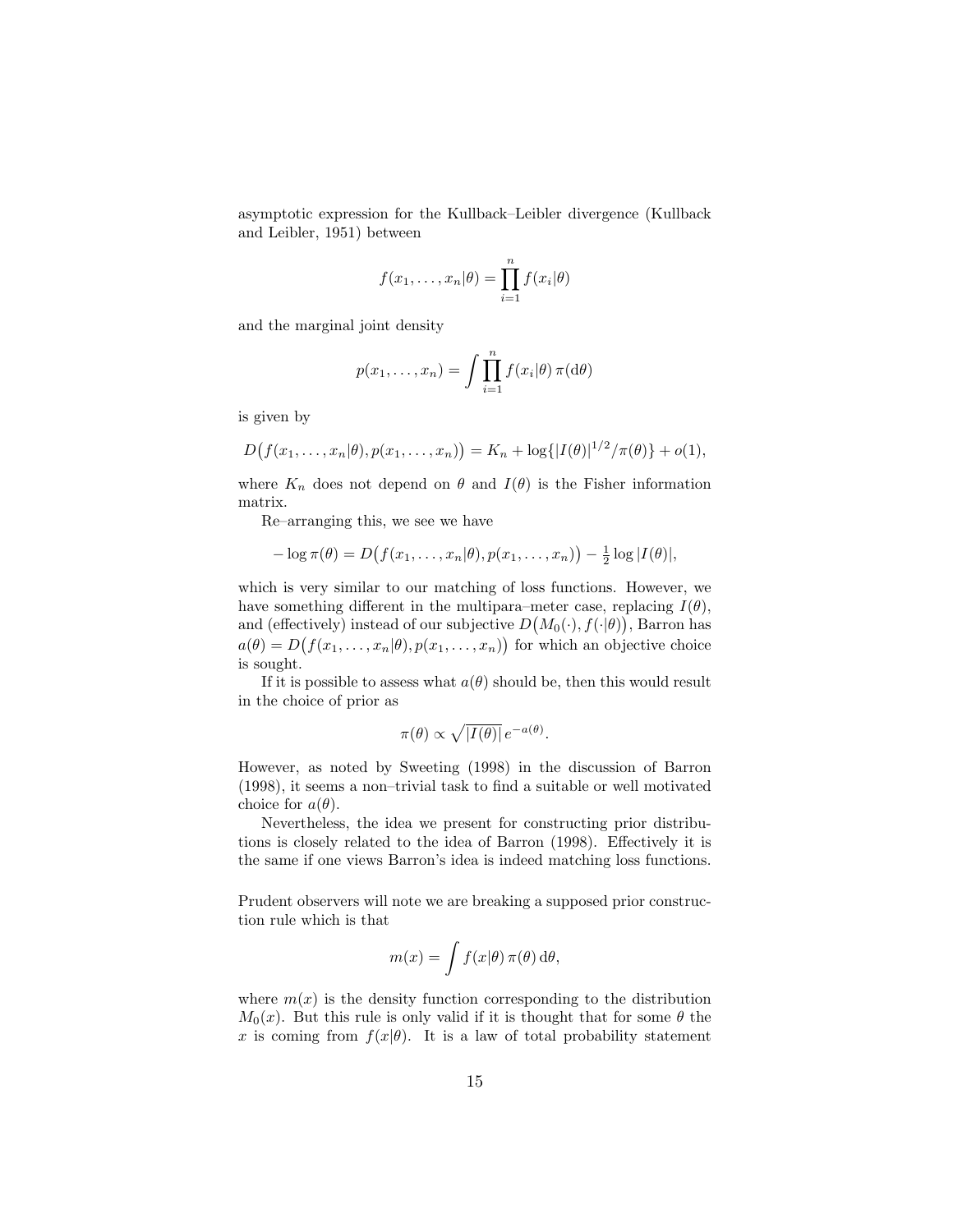and required to hold for the Bayesian update via Bayes Theorem. But we do not rely on this for the update as we can do it via the match of loss functions. While we believe  $m(x)$  to be the best choice for the initial distribution of x, once we have constructed  $\pi(\theta)$  via the matching of losses, there is no reason whatsoever to now believe that  $\int f(x|\theta) \pi(d\theta)$  is also this initial belief since we do not connect x and  $\theta$ through a probability model  $f(x|\theta)$ , but rather through a loss function  $-\log f(x|\theta)$ .

We will discuss further aspects in Section 6. In the next section we will consider the application for independent and identically distributed observations. In Section 4 we consider the application to regression models and in Section 5 to hierarchical models.

3. Illustrations. For a variety of models we now consider the priors constructed through the matching of loss functions approach.

**3.1 Normal model.** Here we consider the case when  $\theta = (\mu, \lambda)$  and

$$
f(x|\theta) \propto \lambda^{\frac{1}{2}} \exp \left\{-\frac{1}{2}\lambda(x-\mu)^2\right\}.
$$

If the choice of  $m(x)$  is Normal with mean  $\nu$  and variance  $\sigma^2$ , then

$$
\int_{\mathbb{R}} \log f(x|\theta) m(x) dx = K + \frac{1}{2} \log \lambda - \frac{1}{2} \lambda (\mu^2 + \sigma^2),
$$

where K does not depend on  $\theta$ .

It is also easy to verify that  $J(\theta) = (\lambda + \frac{1}{2}\lambda^{-2})$ , thus we have

$$
\pi(\mu,\lambda) \propto \left[\lambda + \frac{1}{2}\lambda^{-2}\right]^{\frac{1}{2}}\lambda^{c/2} \exp\left\{-\frac{1}{2}c\lambda(\mu^2 + \nu^2 + \sigma^2 - 2\mu\nu)\right\}.
$$

The conjugacy works on the parameters  $(c, \nu, s^2)$ , where  $s^2 = \nu^2 + \sigma^2$ . Then it is easy to see that  $c \to c + n$ ,

$$
\nu \to \frac{c\nu + n\bar{x}}{c+n}
$$

and

$$
s^2 \to \frac{cs^2 + \sum_i x_i^2}{c + n}
$$

where  $\bar{x}$  is the sample mean.

3.2 Bernoulli model. Here we have

$$
\log f(x|\theta) = x \log \theta + (1 - x) \log(1 - \theta)
$$

with  $x \in \{0, 1\}$  and  $0 < \theta < 1$ . If  $m(1) = p$  then it is easy to see that

$$
\sum_{x \in \{0,1\}} [x \log(1-\theta) + (1-x) \log(1-\theta)] m(x) = p \log \theta + (1-p) \log(1-\theta).
$$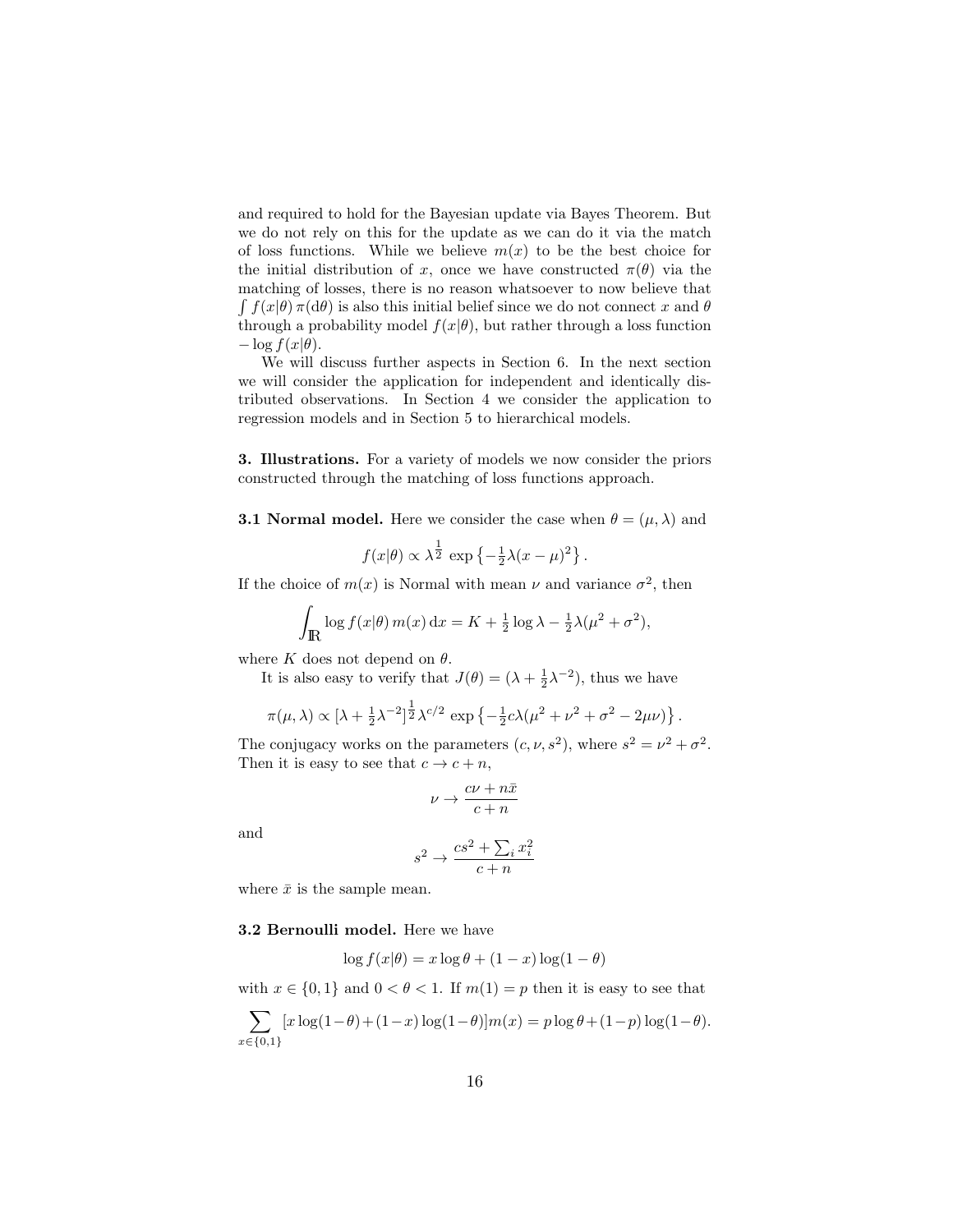Given that  $J(\theta) = \theta^{-1}(1-\theta)^{-1}$ , we would have

$$
\pi(\theta) \propto \theta^{cp-\frac{1}{2}} (1-\theta)^{c(1-p)-\frac{1}{2}}.
$$

The conjugacy here operates on c and p and  $c \to c + n$  and

$$
p \to \frac{cp + n\bar{x}}{c + n}.
$$

**3.3 Poisson model.** Here we have  $\log f(x|\theta) = K + x \log \theta - \theta$ , where K does not depend on  $\theta$ , with  $x \in \{0, 1, 2, \ldots\}$  and  $\theta > 0$ . So

$$
\sum_{x} \log f(x|\theta) m(x) = K + \mu \log \theta - \theta
$$

where  $\mu$  is the prior guess at the mean of x. So, given that  $J(\theta) = \theta^{-1}$ we have

$$
\pi(\theta) \propto \theta^{c\mu - \frac{1}{2}} \exp(-c\theta).
$$

The pattern for conjugacy is now clear and so  $c \to c + n$  and

$$
\mu \to \frac{c\mu + n\bar{x}}{c + n}.
$$

3.4 Gamma model. Here we have

$$
f(x|\theta) = \frac{b^a}{\Gamma(a)} x^{a-1} e^{-xb},
$$

where  $\theta = (a, b)$  and  $a, b > 0$ . Then

$$
\log f(x|\theta) = a \log b - \log \Gamma(a) + (a - 1) \log x - xb
$$

and so

$$
\int_X \log f(x|\theta) m(x) dx = a \log b - \log \Gamma(a) + (a - 1)\xi - \mu b
$$

where  $\xi$  is the guess at the expected value of log x and  $\mu$  the guess at the expected value of  $x$ . Some calculations give

$$
J(a, b) = \psi(a) - 2/b + a/b^2,
$$

where  $\psi(a)$  is the tri–gamma function. This  $J(a, b)$  is positive since

$$
J(a,b) = \psi(a) - \frac{1}{a} + \left(\frac{1}{\sqrt{a}} - \frac{\sqrt{a}}{b}\right)^2
$$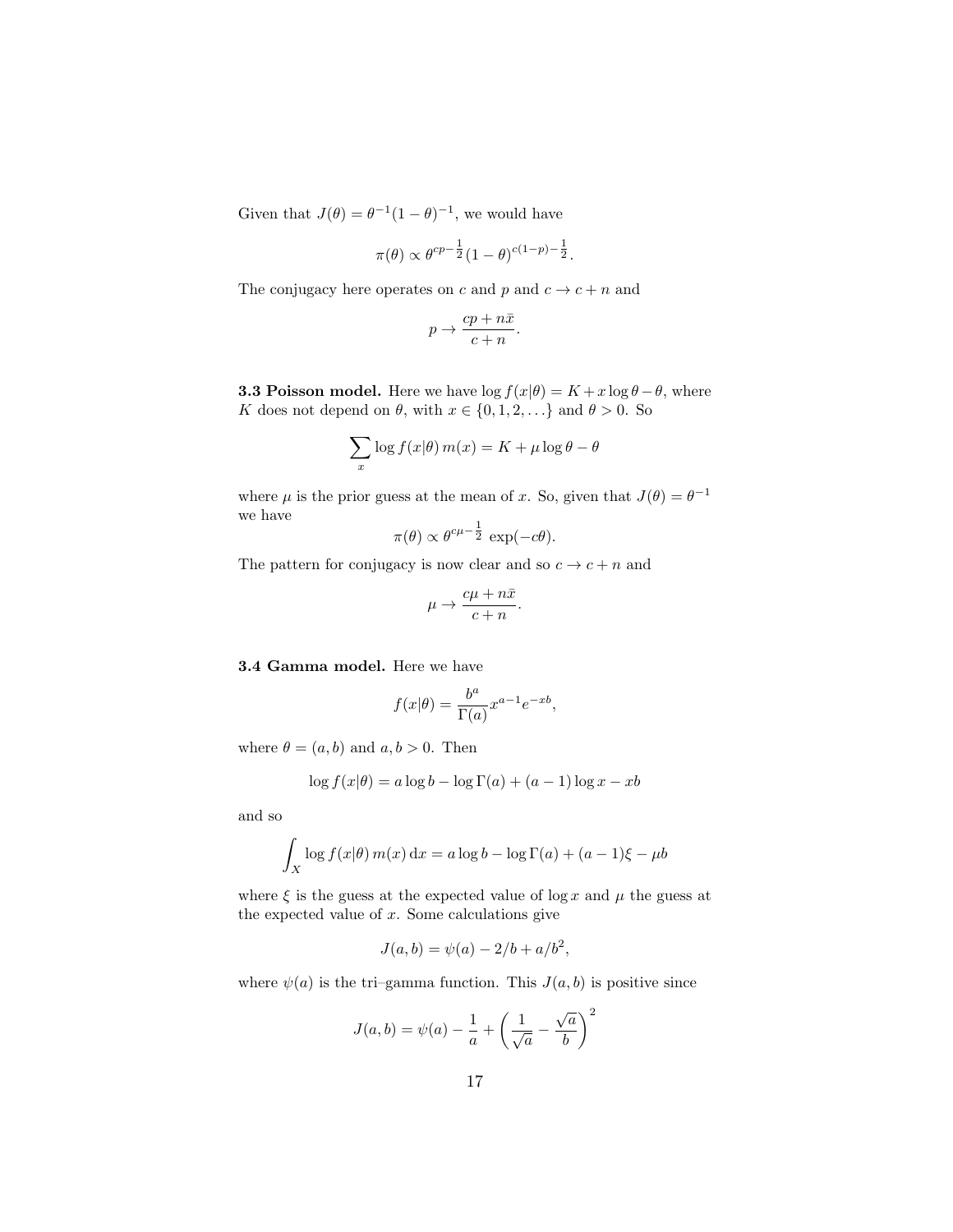and  $\psi(a) > 1/a$ . So

$$
\pi(a,b) \propto J(a,b)^{\frac{1}{2}} \frac{b^{ca}}{\Gamma(a)^c} \xi^{ca} e^{-c\mu b}.
$$

3.5 Exponential family. Here we consider the exponential family; so

$$
f(x|\theta) = c(x) \exp\{x\theta - b(\theta)\}.
$$

If we consider  $m(x)$  as the prior guess for the density of x, and  $\xi =$  $\int xm(x) dx$ , then, given that

$$
J(\theta) = b''(\theta),
$$

we would take the prior as

$$
\pi(\theta) \propto \sqrt{b''(\theta)} \, \exp\{c\xi\theta - cb(\theta)\}.
$$

Conjugacy here is that  $c \to c + n$  and

$$
\xi \to \frac{c\xi + n\bar{x}}{c + n}.
$$

4. Regression models. In this section we extend our idea of loss function matching to regression models. We will write the models as  $f(y|x, \theta)$  where now y is the dependent variable and x the independent variable and  $\theta$  the parameter of interest to which a prior is to be assigned. We will consider the priors for  $\theta$  under which the x are generated stochastically with known density function  $m(x)$ .

We will as usual take  $l_{\pi}(\theta) = -\log \pi(\theta)$  and for the model part we will take logarithmic loss function; so if

$$
l(y, x, \theta) = -\log f(y|x, \theta),
$$

then the expected Kullback–Leibler loss is with respect to the distribution assigned to  $(y, x)$ , with density  $m(y, x)$ , so

$$
l_N(\theta) = -\int \int \log f(y|x,\theta) \, m(y,x) \, dy \, dx.
$$

On the other hand, we would have

$$
l_M(\theta) = -\log \int \sum_{1 \le j,k \le p} I_{jk}(\theta, x) m(x) dx,
$$

with an obvious interpretation of  $I_{jk}(\theta, x)$ . Therefore, we have

$$
\pi(\theta) \propto J(\theta)^{1/2} \exp\left(c \int \int \log f(y|x,\theta) \, m(y,x) \, dy \, dx\right),\,
$$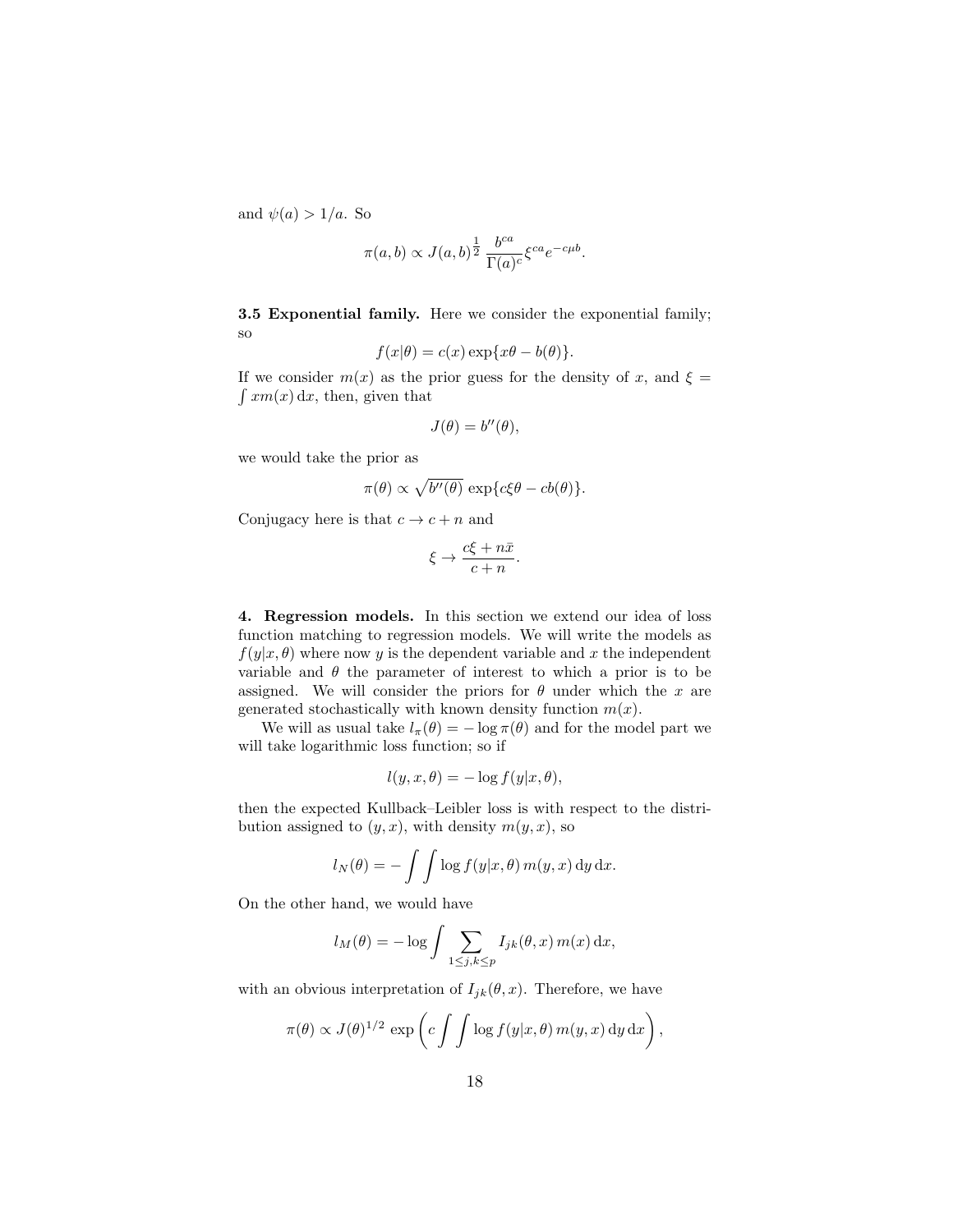where

$$
J(\theta) = \exp\{-l_M(\theta)\}.
$$

As before, this is a conjugate prior, since the posterior density for  $\theta$  is given by

$$
\pi(\theta|(x_1,y_1),\ldots,(x_n,y_n)) \propto J(\theta)^{1/2} \exp\left(c_n \int \int \log f(y|x,\theta) dM_n(y,x) dy dx\right),
$$

where  $c_n = c + n$  and

$$
M_n(y,x) = \frac{cM(y,x) + nP_n(y,x)}{c+n}.
$$

*4.1 Normal regression model.* Here we consider a normal example, so  $\theta = (\alpha, \beta, \lambda)$ , where

$$
f(y|x,\theta) = \mathcal{N}(y|\alpha + \beta x, \lambda),
$$

a normal distribution with mean  $\alpha + \beta x$ , x being a real scalar, and variance  $\lambda^{-1}$ . To obtain the prior we need to find the expectation of

$$
\frac{1}{2}\log\lambda - \frac{1}{2}\lambda(y - \alpha - \beta x)^2,
$$

with respect to  $m(y, x)$ , which is given by

$$
\frac{1}{2}\log\lambda - \frac{1}{2}\lambda \left\{ (\mu_y - \alpha - \beta \mu_x)^2 + \beta \sigma_x^2 - 2\beta \rho_{xy} + \sigma_y^2 \right\},\,
$$

where  $\mu_x$  is E(x) and  $\sigma_x^2$  is Var(x);  $\mu_y$  is the prior choice for E(y),  $\sigma_y^2$  is the prior choice for  $\text{Var}(y)$  and  $\rho_{xy}$  is the prior choice for the  $\text{Cov}(x, y)$ . Therefore,

$$
\pi(\theta) \propto J(\alpha, \beta, \lambda)^{1/2} \lambda^{c/2} \exp \left[ -c \frac{1}{2} \lambda \left\{ (\mu_y - \alpha - \beta \mu_x)^2 + \beta \sigma_x^2 - 2\beta \rho_{xy} + \sigma_y^2 \right\} \right],
$$

where

$$
J(\alpha, \beta, \lambda) = 2\lambda^{-2} + \lambda + \lambda \int x^2 m(x) dx.
$$

*4.2 Bernoulli regression model.* Now we consider a Bernoulli model for y, whereby for some  $\theta$  we have

$$
\Pr(y=1|x,\theta) = \frac{e^{\theta x}}{1+e^{\theta x}}.
$$

Therefore,

$$
\sum_{y \in \{0,1\}} \int \log f(y|x,\theta) m(y,x) dx
$$
  
= 
$$
\int {\theta x - \log(1 + e^{\theta x})m(1|x) m(x)} dx + \int -\log(1 + e^{\theta x})[1 - m(1|x)] m(x) dx
$$
  
= 
$$
\int \theta x m(1|x) m(x) dx - \int \log(1 + e^{\theta x}) m(x) dx.
$$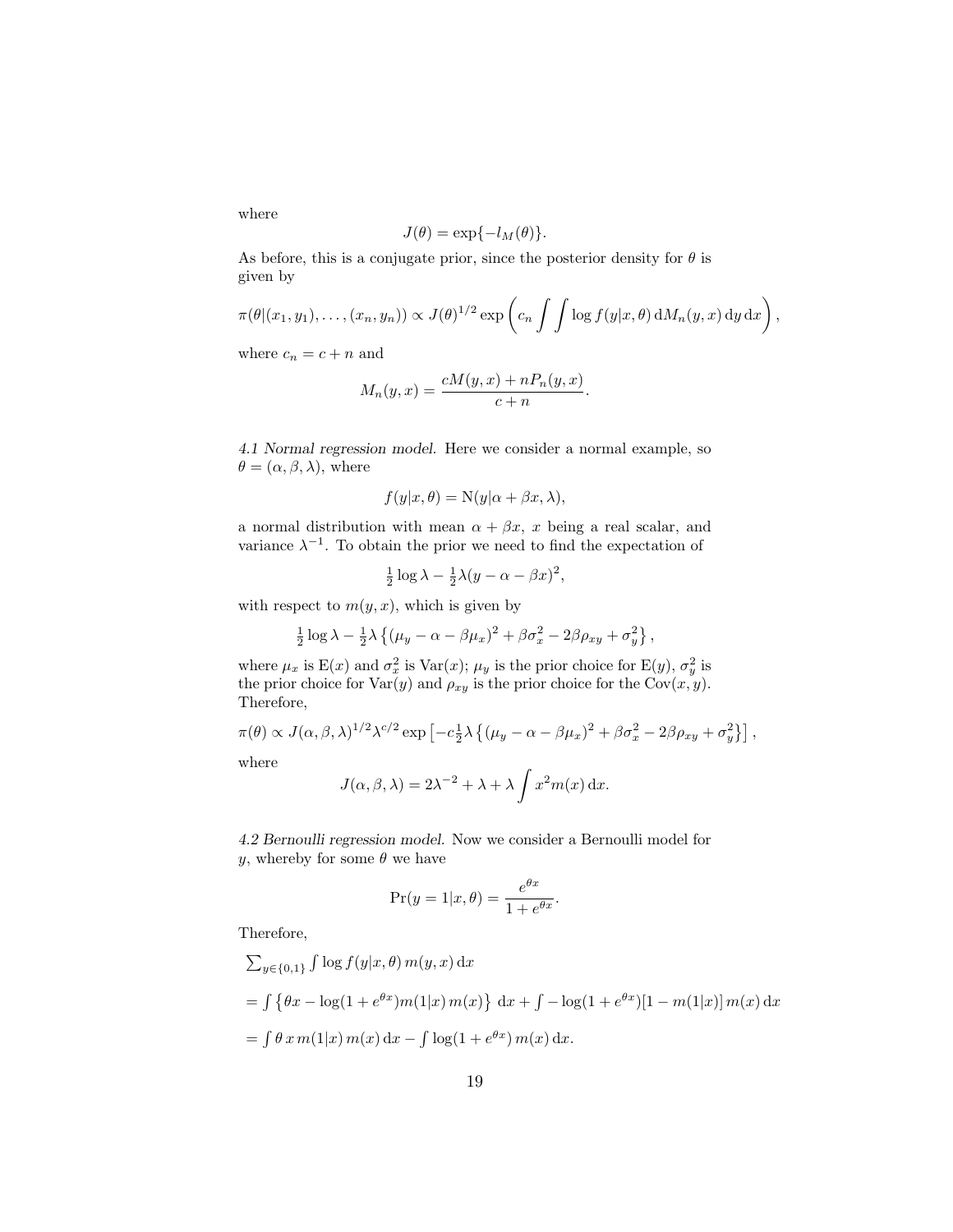Hence,

$$
\pi(\theta) \propto J(\theta)^{1/2} \exp \left\{ c\theta \xi - c \int \log(1 + e^{\theta x}) m(x) dx \right\},\,
$$

where  $\xi$  is the prior choice for  $\int x m(1|x) m(x) dx$ , and

$$
J(\theta) = \int \frac{x^2 e^{x\theta}}{1 + e^{x\theta}} m(x) dx.
$$

5. Hierarchical models. The form of model we consider here is in hierarchical form given by

$$
y_i|x_i \sim f_1(y_i|x_i, \theta)
$$

$$
x_i \sim f_2(x_i|\phi)
$$

where  $(\theta, \phi)$  are the parameters and  $(x_i)$  are unobserved random effects. This model, if we integrated out the  $(x_i)$ , would not yield independent  $(y_i)$  and hence the unsuitability of cumulative loss in this case. Moreover the integration is often intractable. Hence, we can and must consider a conditional loss function.

It is easy to see that  $l(\theta; x, y) = -\log f_1(y|x, \theta)$  and therefore if  $m(y, x)$  represents the a priori guess for the joint density of  $(y, x)$ , then we would take, for some  $c_1 > 0$ ,

$$
\pi(\theta) \propto J_1(\theta)^{1/2} \exp \left\{ c_1 \int \int \log f_1(y|x,\theta) m(y,x) dy dx \right\},\,
$$

where  $J_1(\theta)$  is defined as

$$
J_1(\theta) = \int \sum_{1 \le j,k \le p_1} I_{1jk}(\theta, x) m(x) \,dx
$$

with  $I_{1jk}(\theta, x)$  being the elements of the Fisher information matrix based on  $f_1(y|x, \theta)$ , and  $m(x) = \int m(y, x) dy$ .

The second level of the hierarchy can be dealt in the usual way, so for some  $c_2 > 0$ , we would have

$$
\pi(\phi) \propto J_2(\phi)^{1/2} \exp\left\{c_2 \int \log f_2(x|\phi) m(x) \,dx\right\},\,
$$

where

$$
J_2(\phi) = \sum_{1 \le j,k \le p_2} I_{2jk}(\phi),
$$

with  $I_{2jk}(\phi)$  being the elements of the Fisher information matrix based on  $f_2(x|\phi)$ .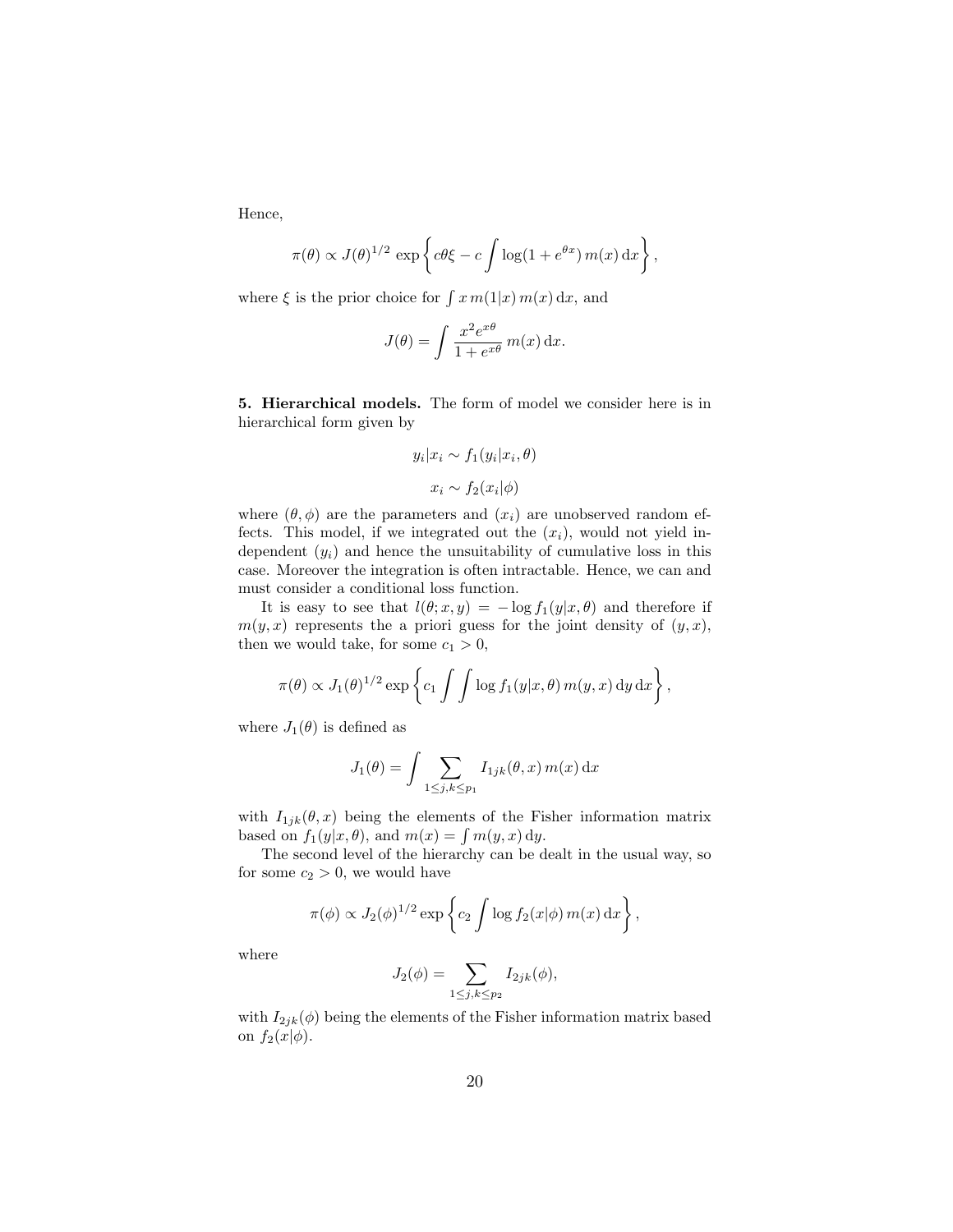These are conjugate type prior distributions, in that we can easily obtain  $\pi(\theta|(x_i, y_i)_{i=1}^n)$  and  $\pi(\phi|x_1, \ldots, x_n)$ . The updates are, respectively,  $c_1 + n$  and

$$
\frac{c_1 \mathrm{d}M(y,x) + n \mathrm{d}P_n(y,x)}{c_1 + n},
$$

and  $c_2 + n$  and

$$
\frac{c_2 \mathrm{d}M(x) + n \mathrm{d}P_n(x)}{c_2 + n}.
$$

Although the  $(x_i)$  are not observed, within a Gibbs sampler algorithm, these are key conditional distributions. To complete the sampler, one would need to evaluate and sample, for each  $i, f(x_i|y_1, \ldots, y_n, \theta, \phi)$ .

6. Discussion. We have shown how the idea of matching loss functions, based on the self–information loss and Kullback–Leibler information loss functions, lead to the probability belief distribution being represented as

$$
-\log \pi_n(\theta) = K_n + (c+n) \int \log f(x|\theta) M_n(\mathrm{d}x) - \gamma \log J(\theta),
$$

which holds for all  $n \geq 0$ . This is the Bayesian rule applied to the model  $f(\cdot|\theta)$  for which the direct application of Bayes theorem can be seen as problematic. The Bayes theorem hiding in the background has been applied to the Dirichlet process, this we are happy to apply due to the true model status we have allocated to it. It is a consistent model for all sampling distributions. The loss matching idea we can view as a justification for the Bayes rule in the parametric case. So we have no need for the formal Bayes theorem for the parametric model and all the restrictive assumptions that need to be made to effect it. While  $f(x|\theta)$ is a probability density function, it enters the learning mechanism only through its role as providing a loss function  $-\log f(x|\theta)$ . The precise rôle is to measure its loss with respect to beliefs about the distribution of the observables, using the Kullback–Leibler divergence.

All that is required to start this process is a prior choice for the  $M_0(x)$  and a measure of precision with this, i.e. some scalar  $c > 0$ . Bayesians should not have any qualms about specifying such objects, or should question whether they really are Bayesians at all. And these are precisely the quantities needed in any Bayesian nonparametric application. It is also interesting to note that there are no objective priors that have been presented in the Bayesian nonparametric literature. So a  $(c, M_0)$  must be specified in such models.

6.1 Model selection. Another issue is the model selection problem. Suppose for each  $k$  there is a model to be considered based on  $f_k(x|\theta_k)$ , with  $\theta_k \in \Theta_k$ . The ambition for each parameter  $\theta_k$  would be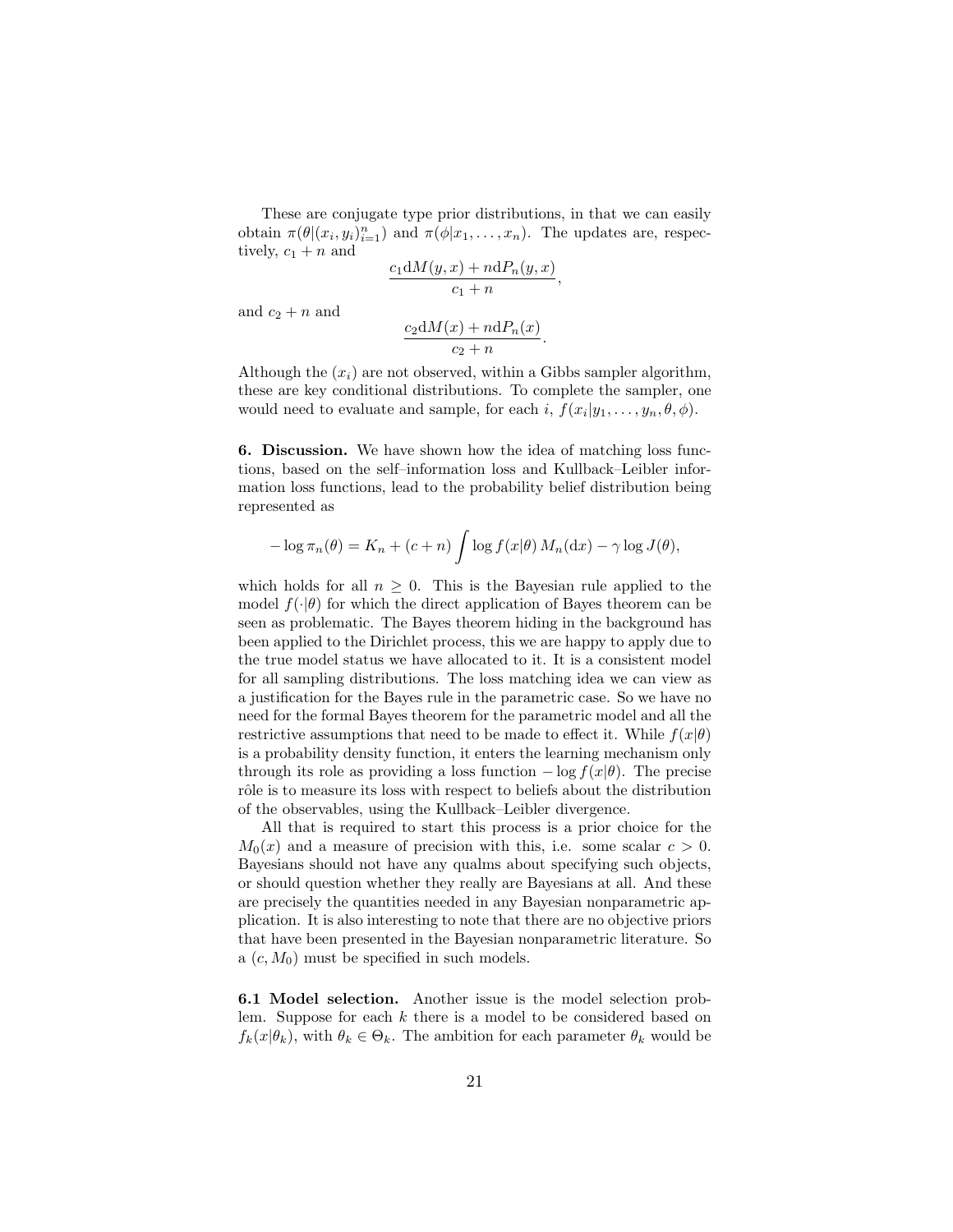to learn about the value  $\theta_{k0}$  which takes the family  $f_k(\cdot|\theta_k)$  closest in the Kullback–Leibler sense to the true density function. A measure of this discrepancy is precisely what we are using as the loss function

$$
L(\theta_k) = -\int \log f_k(x|\theta_k) M_n(\mathrm{d}x),
$$

where  $M_n$  is the current estimate for the true distribution function. Hence, if  $\theta_k$  minimizes  $L(\theta_k)$  then we would select the k which minimizes  $L(k) = L(\theta_k)$ . To us this seems a natural decision rule. For large n,  $\hat{\theta}_k$  would be approximately the maximum likelihood estimator in  $\Theta_k$  since  $M_n$  is approximately the empirical distribution function.

6.2 Predictive density. An interesting point of discussion is what does the predictive

$$
f_n(x) = \int f(x|\theta) \,\pi_n(\mathrm{d}\theta)
$$

represent. Given the wrong model is being used, and known to be wrong, but used for pragmatic purposes, nevertheless we have constructed  $\pi_n(\theta)$  to represent beliefs about which  $\theta$  is getting us closest in the Kullback–Leibler sense to the correct predictive  $M_n(\mathrm{d}x)$ . Hence, to us,  $f_n(x)$  is merely the expected density averaged over the family  $f(x|\theta)$  using  $\pi_n(\theta)$ . It therefore has no special interpretation other than an estimate of the sampling density.

**6.3 Objective prior.** With the choice of  $c = 0$ , we have no  $M_0$ entering the model at all. So now effectively the prior becomes

$$
\pi(\theta) \propto J(\theta)^{\frac{1}{2}}
$$

which we could claim as an objective prior. As far as we are aware, this has not been previously proposed as an objective prior, though it does coincide with the Jeffreys prior in the case  $p = 1$ .

Yet its claim for an objective prior are good. It extracts the information inherent in the fact that the model  $f(\cdot|\theta)$  has been chosen to model the data, and this idea appears new. We are not trying to be minimally informative or ignorant, but using the available information in that the model has been chosen

For  $p > 1$  we are not able to consider invariance under one-to-one re–parameterizations. Datta and Ghosh (1996) investigate the invariance, or lack of, for various noninformative or objective priors under re-parameterizations. They establish the invariance under certain re– parameterizations for particular priors and lack of invariance for others. The message would appear to be that while invariance is a desirable property it is by no means an overriding one.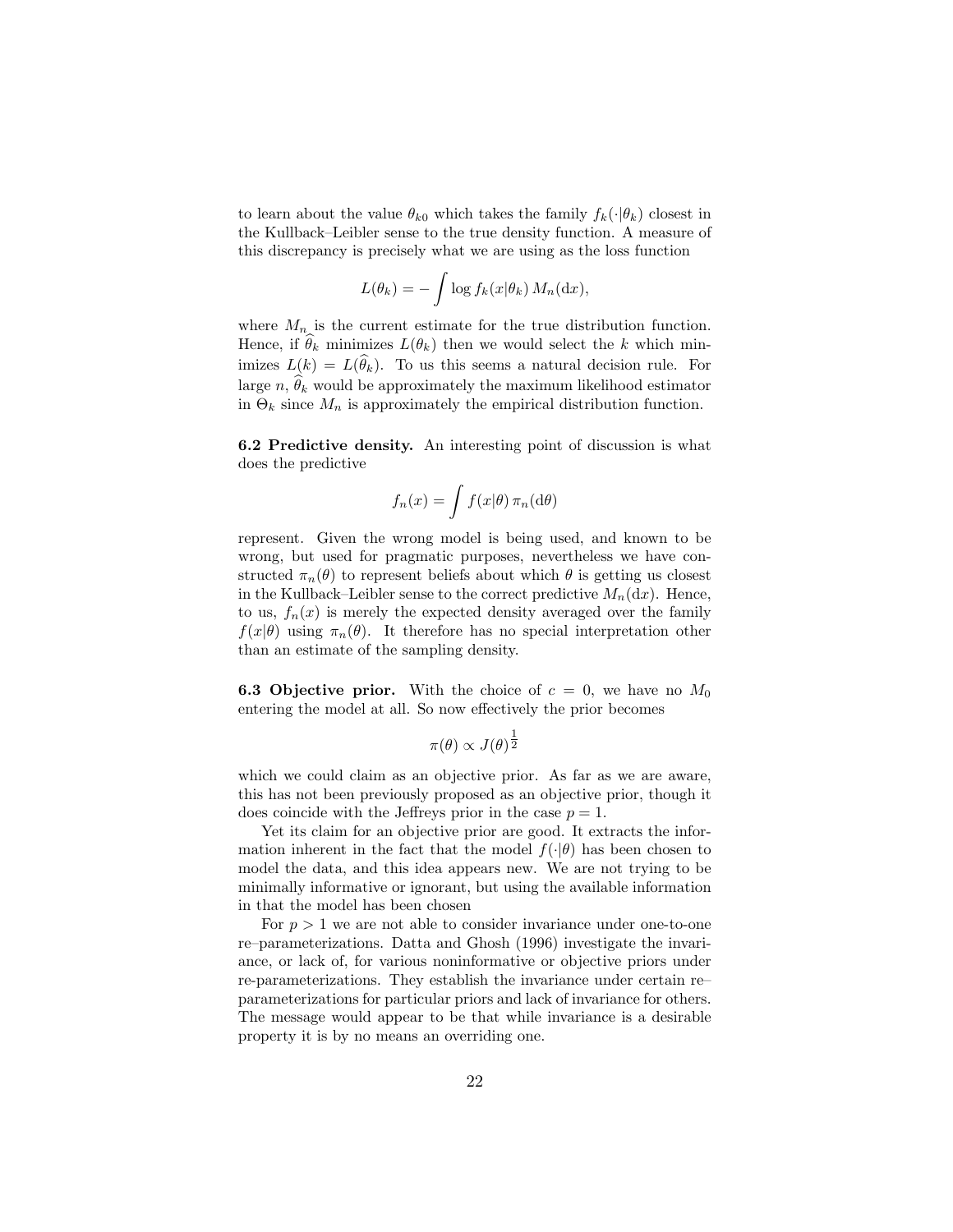6.4 Asymptotics. We can write the posterior distribution as

$$
\pi(\theta|x_1,\ldots,x_n) \propto J(\theta)^{\frac{1}{2}} \exp\left\{-(c+n) D(M_n(\cdot),f(\cdot|\theta))\right\}.
$$

Here we provide heuristic discussions of the asymptotics; models that do not behave as indicated below will be unusual ones. Now  $M_n$  converges a.s. to  $F_0$  and so the posterior will accumulate about  $\theta^*$  and one may recall that this is the parameter which minimizes the Kullback– Leibler divergence between  $F_0$  and  $f(\cdot|\theta)$ . See also Berk (1966) and Bunke and Milhaud (1998). If this is where the posterior will end up then it is natural to think about this result when constructing the prior and a prior of the form

$$
\pi(\theta) \propto J(\theta)^{\frac{1}{2}} \exp \left\{-c D(M_0(\cdot), f(\cdot | \theta))\right\}
$$

is doing precisely this as  $M_0$  represents the initial belief about the value of  $F_0$ . That is the further  $f(\cdot|\theta)$  is away from  $M_0$  the lower the weight attributed to that value of  $\theta$ .

**6.5 Summary.** If it is acknowledged that  $f(x|\theta)$  and  $F_0$  are different then one is interested in the  $\theta$  which maximizes

$$
U(\theta) = \int \log f(x|\theta) \, dF_0(x).
$$

There are two unknowns, the minimizing  $\theta$  value and  $F_0$ . If we assign a Dirichlet process prior for  $F$ , with parameters  $(c, M_0)$ , then we need a compatible prior for  $\theta$ ,  $\pi(\theta)$ , which accounts for all the interpretations associated with the desire to find the maximizer of  $U(\theta)$ . This we believe has the key component

$$
\pi(\theta) \propto \exp\left\{c \int \log f(x|\theta) M_0(\mathrm{d}x)\right\},\,
$$

which clearly assigns greater density value to those  $\theta$  making the prior estimate of  $U(\theta)$  large. The procedure updates naturally, using the likelihood and Dirichlet process update, to

$$
\pi(\theta|P_n) \propto \exp\left\{ (c+n) \int \log f(x|\theta) M_n(\mathrm{d}x) \right\},\,
$$

where  $M_n$  is now the best guess for  $F_0$  once the data have been seen.

Appendix. Since we advocate a particular choice of prior, here we review the main current ideas for prior construction. We start with subjective or personal probabilities.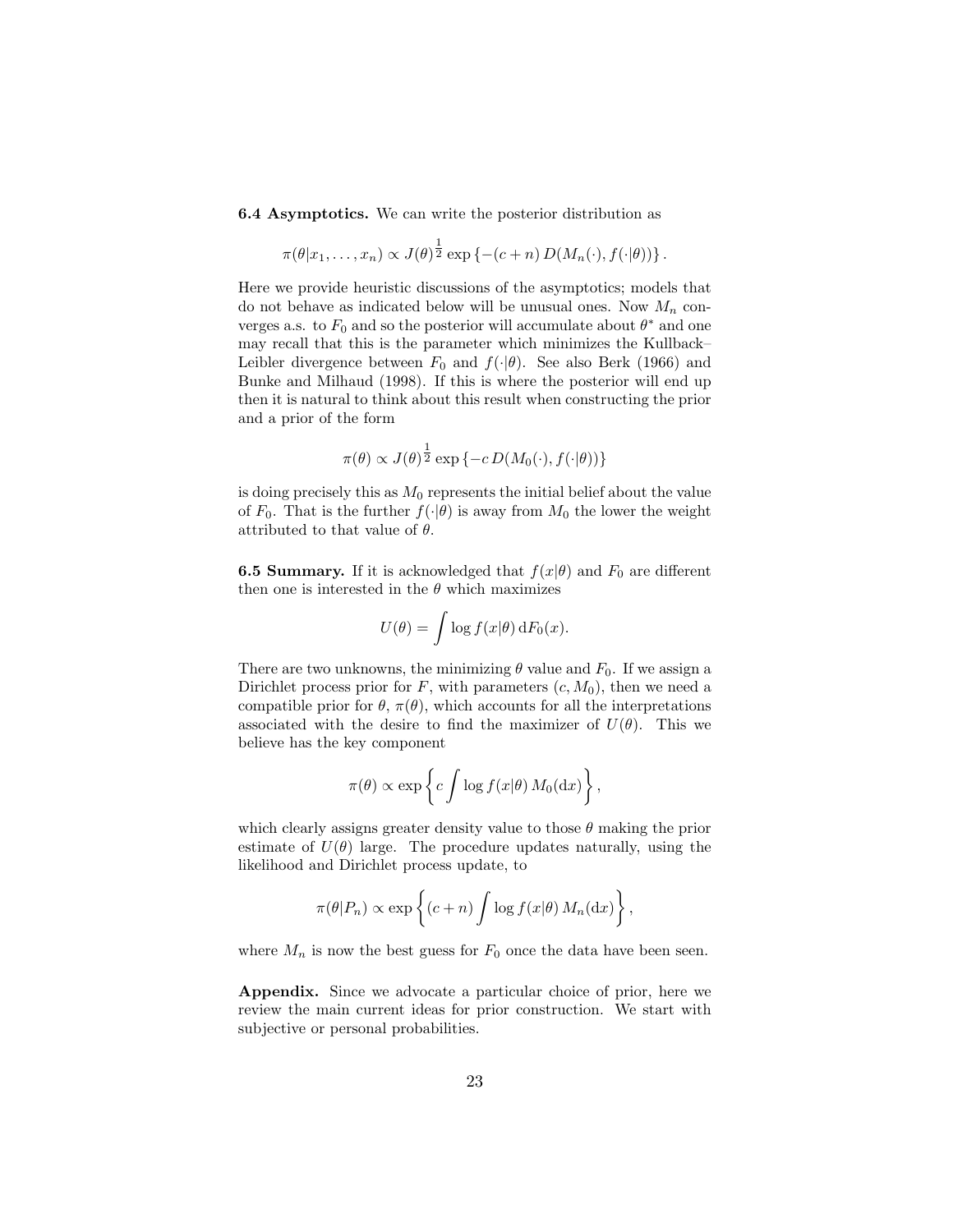A.1 Subjective prior. Perhaps the dominant theory in recent years has been that which acknowledges explicitly and transparently the rôle of subjectivity in statistical inference. The seminal paper of Ramsey (1926, 1964) developed the skeleton of a theory relying on *coherent* betting behaviour and the existence of a canonical 'ethically neutral' event. Independently, de Finetti (1937, 1964), coming from an actuarial background in Italy, showed how the notion of symmetry of beliefs or *exchangeability* gives rise to the duality of model and prior  ${f(x|\theta), \pi(\theta)}$  so that for de Finetti probability is assigned to observables, and unknown parameters merely emerge as constructs from his theorem on exchangeability. Again, coherence, or the non existence of bets such that an individual is sure to win is crucial to the interrogation of beliefs, and has been developed by a number of authors since. See Lindley (1972) for an insightful review, and French (1982), for the axiomization of subjective probability,

These pure subjectivist views do not countenance using data in hand for mixing with the assignment process. Many of the alternative methods of assigning prior probabilities for  $\pi(\theta)$ , when  $f(x|\theta)$  is assumed given and 'true', do take some cognizance of how the sample arose, e.g. through the Fisher Information involving averaging over the sample space. In fact all the objective priors listed next contradict the pure subjectivist credo in this respect.

We now look at the so–called objective ideas. A recent review is given in Kass and Wasserman (1996) where details on most of the priors discussed below are given in more depth and for priors which we have not mentioned, such as the maximum entropy prior.

**A.2 Uniform prior.** One idea is the uniform prior,  $\pi(\theta) \propto 1$ . This is clearly improper except in the case when  $\Theta$  is bounded and has finite Lebesgue measure; i.e.  $\int_{\Theta} d\theta < +\infty$ .

A.3 Jeffreys' prior. A commonly used objective prior is the Jeffreys' prior (1946), whereby  $\pi(\theta) \propto \sqrt{|I(\theta)|}$ , where  $I(\theta)$  is the Fisher information matrix, given by

$$
I_{ij}(\theta) = -\int_X f(x|\theta) dx \frac{\partial^2}{\partial \theta_i \partial \theta_j} (\log f(x|\theta))
$$

where  $\theta = (\theta_1, \dots, \theta_p)$  and  $I_{ij}(\theta)$  is the *ij*th element of the matrix. The motivation for this is the invariance to transformation property. If we denote  $J(\theta) = \sqrt{|I(\theta)|}$  and we consider the transform  $\phi = \phi(\theta)$ , then it is not difficult to show that  $\pi(\phi) = \pi(\theta)|\partial\theta/\partial\phi| = \sqrt{|I(\phi)|} = J(\phi)$ .

While the Jeffreys' prior is well known for its invariance property it is also the prior such that for small  $\epsilon$ , puts equal mass on all Kullback–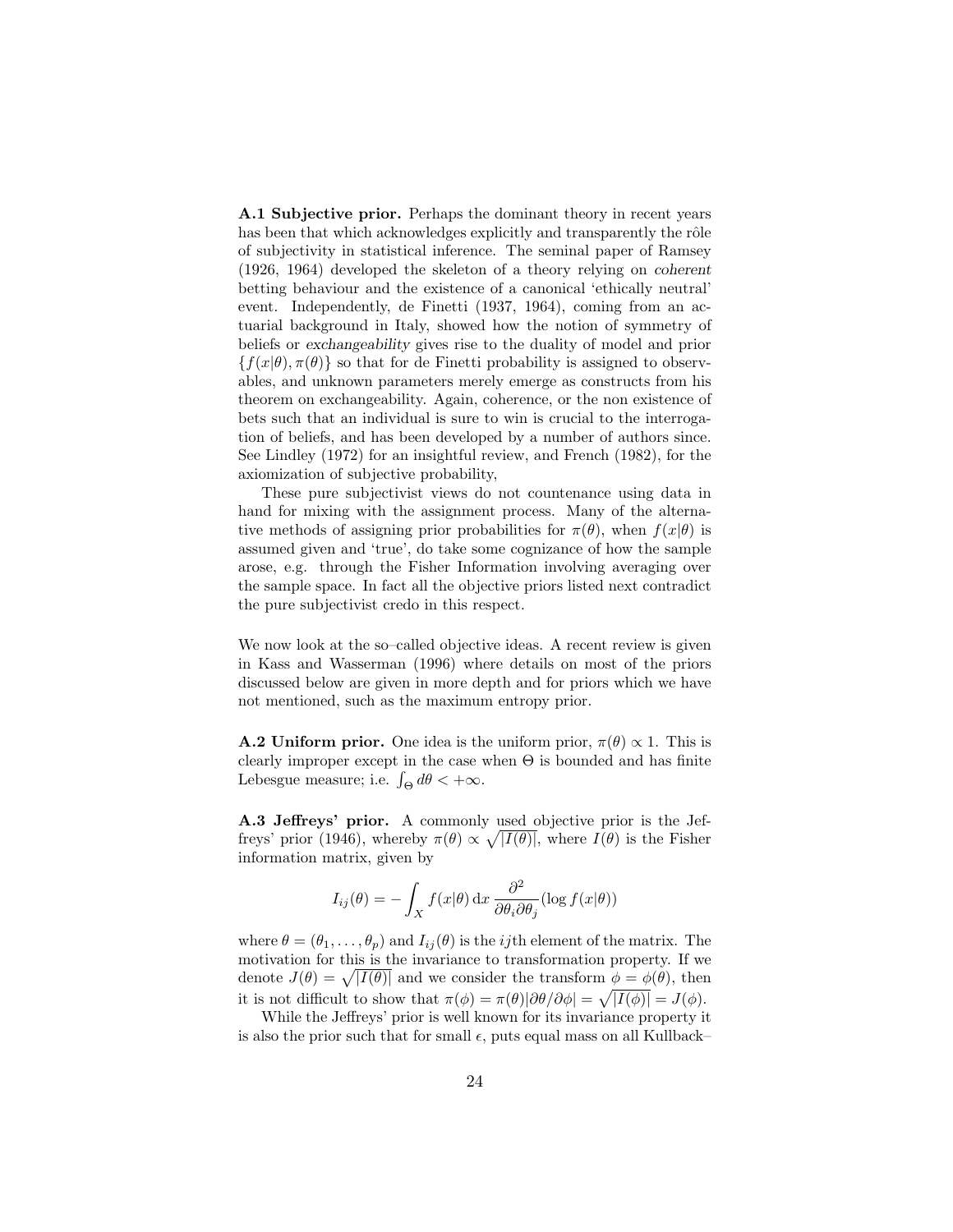Leibler balls of size  $\epsilon$ . It also arises as an objective prior based on alternative criterion, such as in regular parametric families. It can be derived as the reference prior of Bernardo (1979b), see also Barron and Clarke (1994).

A.4 Kullback risk prior. This idea for constructing a prior distribution  $\pi(\theta)$  is given in Barron (1998). An asymptotic expression for the Kullback–Leibler divergence between

$$
f(x_1,\ldots,x_n|\theta) = \prod_{i=1}^n f(x_i|\theta)
$$

and the marginal joint density

$$
p(x_1,...,x_n) = \int \prod_{i=1}^n f(x_i|\theta) \,\pi(\mathrm{d}\theta)
$$

is given by

$$
D(f(x_1,...,x_n|\theta),p(x_1,...,x_n)) = K_n + \log\{|I(\theta)|^{1/2}/\pi(\theta)\} + o(1),
$$

where  $K_n$  does not depend on  $\theta$ . If it is possible to assess also that this risk is of the form  $a(\theta) + C_n$  where  $C_n \to 0$  then this would result in the choice of prior as

$$
\pi(\theta) \propto \sqrt{|I(\theta)|} e^{-a(\theta)}.
$$

A.5 Probability matching prior. The idea here is to find the prior  $\pi(\theta)$  so that the posterior quantiles match up to some level of error, frequentist confidence intervals. So, if  $z_\alpha(\pi, x_1, \ldots, x_n)$  is the  $\alpha$  quantile of the posterior distribution of  $\theta$ , with prior  $\pi(\theta)$ , then

$$
\Pr(\theta \leq z_\alpha(\pi, x_1, \ldots, x_n) | x_1, \ldots, x_n) = \alpha,
$$

and the probability here refers to  $\theta$ .

A probability matching prior would also ensure that

$$
\Pr(\theta \le z_\alpha(\pi, x_1, \dots, x_n)) = \alpha + O_p(n^{-1})
$$

for all  $0 < \alpha < 1$ , where now the probability refers to  $(x_1, \ldots, x_n)$  which are taken as independently and identically distributed from  $f(x|\theta)$ . See Datta and Sweeting (2005), for example.

A.6 Reference prior. Another idea is the reference prior of Bernardo (1979b). The idea is quite straightforward and involves the value of an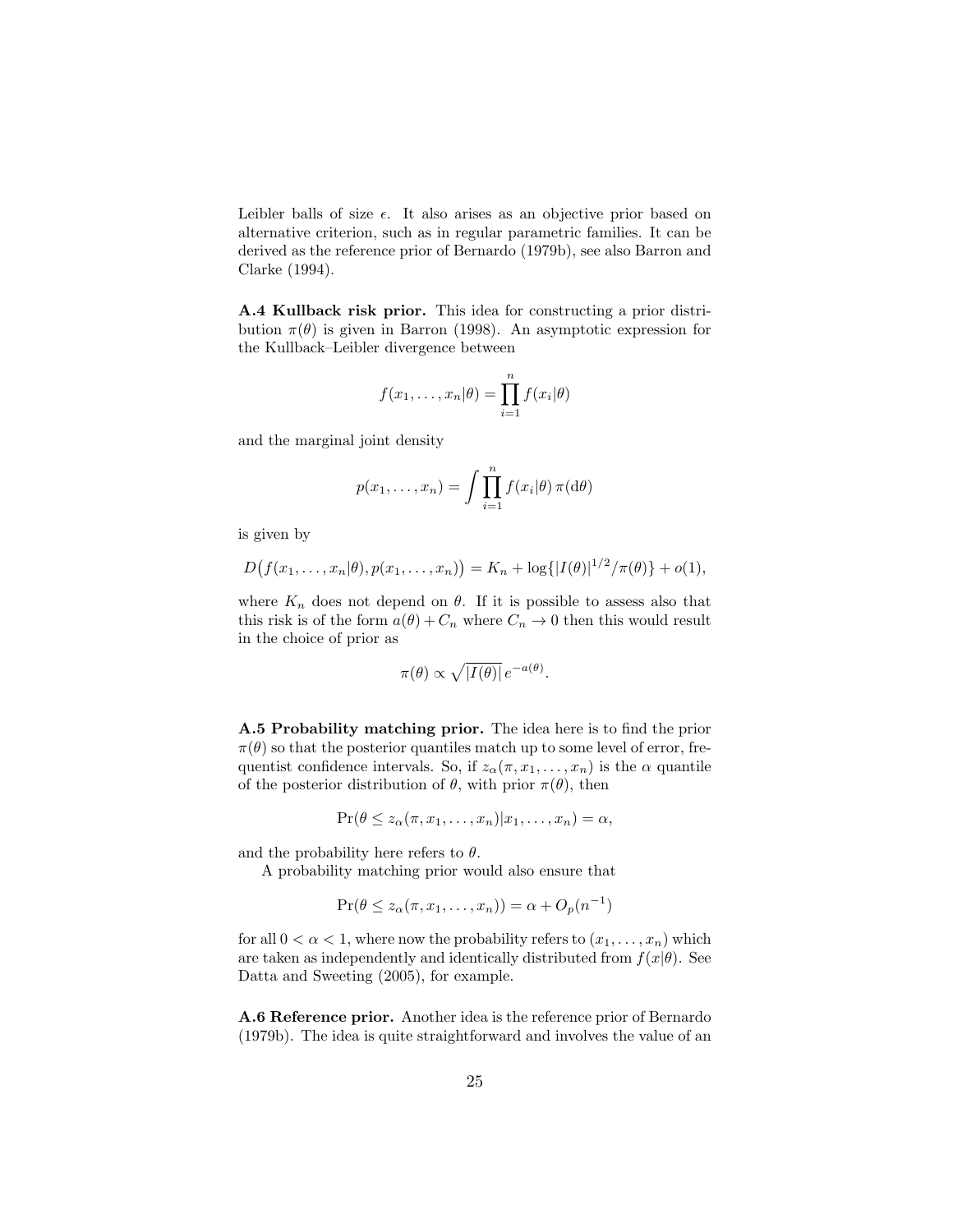infinite amount of data if the prior  $\pi(\theta)$  has been chosen. A minimally informative or reference prior will be the one which maximizes the information in the sample. While this might be a difficult task, with many possible options to define the value of an experiment, the chosen strategy is to maximize, asymptotically, the expected Kullback–Leibler divergence between the prior and posterior. That is, if

$$
I_n(\pi) = \int_{X^n} p(x^n) \int_{\Theta} \pi(\theta | x^n) \log{\{\pi(\theta | x^n) / \pi(\theta)\} d\theta} dx^n,
$$

where

$$
p(x^n) = p(x_1, \dots, x_n) = \int_{\Theta} \prod_{i=1}^n f(x_i | \theta) \, \pi(\theta) \, \mathrm{d}\theta.
$$

then the reference prior  $\pi$  maximizes

$$
\lim_{n\to\infty}I_n(\pi).
$$

Due to the limit typically being infinite, some suitable adjustments need to be made. See Berger et al. (2009) for recent developments.

Other ideas include the maximum likelihood prior of Hartigan (1998). Here the problem is to find, if it exists, the prior for which the Bayes estimate is asymptotically negligibly different from the maximum likelihood estimator. Sweeting et al. (2006) provide asymptotic properties of priors derived via a posterior predictive entropy regret criterion. This is related to the prior predictive regret criterion described in Clarke and Barron (1990). We note the widespread use in these papers of the self–information loss function, known as the negative logarithmic score function. There is a recent contribution by Diciccio and Young (2010) where an objective Bayes methodology is considered for conditional frequentist inference about a canonical parameter in a multi-parameter exponential family. These authors derive a condition under which posterior Bayes quantiles match the conditional frequentist coverage to a higher-order approximation in terms of the sample size. Other default choices of prior appear in Fraser et al. (2010).

A recent article expanding on the objective point of view is given in Berger (2006).

Acknowledgments. The authors are grateful for the detailed comments of two referees and an Associate Editor which have led to a substantial rearrangement and development of the paper. The authors would also like to thank a co–Editor for his support of the paper.

#### References.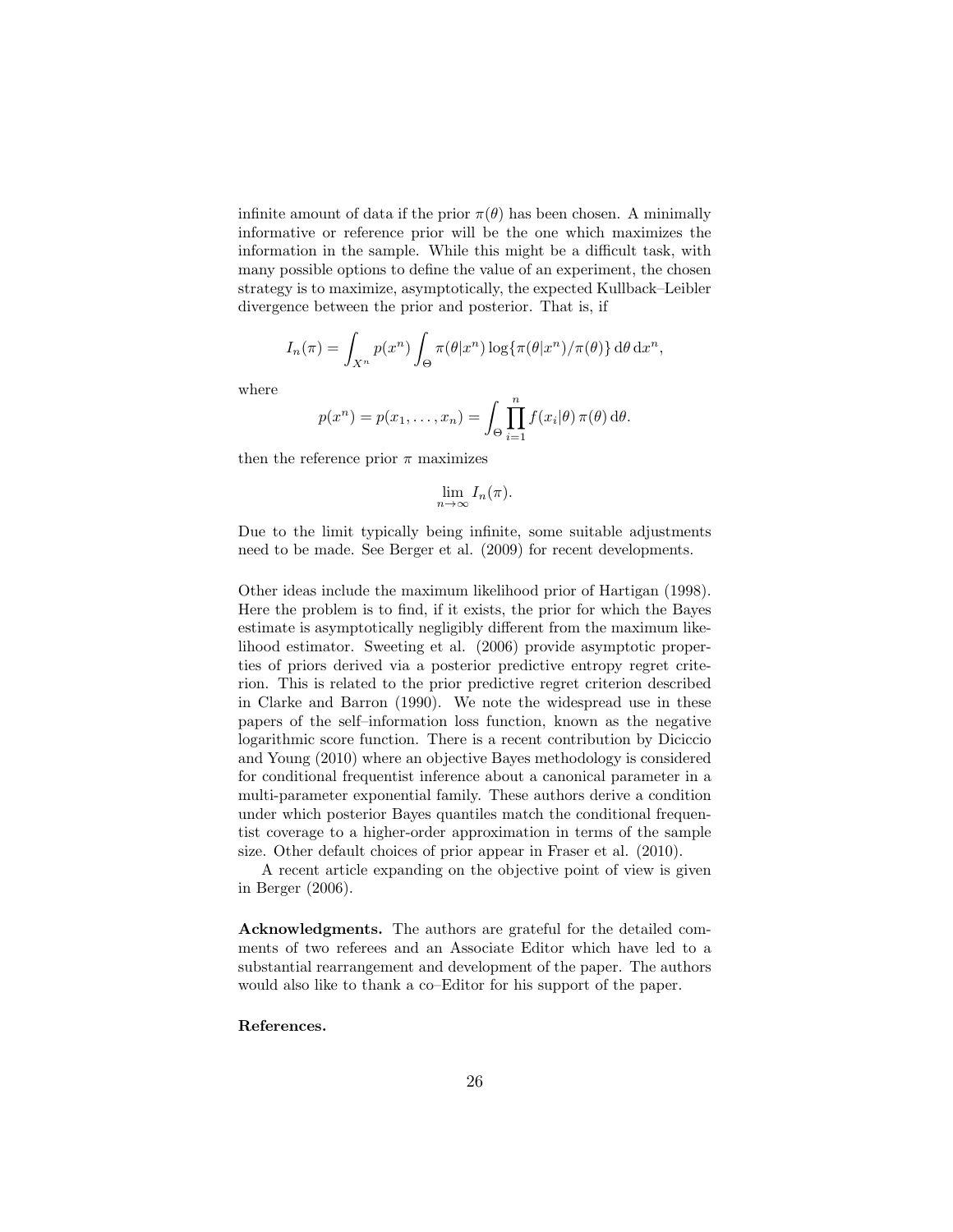- Barron, A.R. and Clarke, B. (1994). Jeffreys' prior is asymptotically least favorable under entropy risk. *Journal of Statistical Planning and Inference* 41, 37–60.
- Barron, A.R. (1998). Information-theoretic characterization of Bayes performance and the choice of priors in parametric and nonparametric problems. In (J. O. Berger, A. P. Dawid, and A. F. M. Smith, editors), *Bayesian Statistics* Volume 6, Pages 27-52. Oxford University Press.
- Berger, J.O. (1993). *Statistical Decision Theory and Bayesian Analysis*. Springer Series in Statistics.
- Berger, J.O. (2006). The case for objective Bayesian analysis. *Bayesian Analysis* 1, 385 – 402.
- Berger, J. O., Bernardo, J. M. and Sun, D. (2009). The formal definition of reference priors. *Annals of Statistics* 37, 905–938
- Berk, R.H. (1966). Limiting behaviour of posterior distributions when the model is incorrect. *Annals of Mathematical Statistics* 37, 51– 58.
- Bernardo, J.M. (1979a). Expected information as expected utility. *Annals of Statistics* 7, 686–690.
- Bernardo, J.M. (1979b). Reference posterior distributions for Bayesian inference. *Journal of the Royal Statistical Society, Series B* 41, 113–147 (with discussion).
- Bernardo, J.M. and Smith, A.F.M. (1994). *Bayesian Theory*. Wiley.
- Blyth, S. (1994). Local divergence and association. *Biometrika* 81, 579–584.
- Box, G.E.P. (1980). Sampling and Bayes' inference in scientific modeling and robustness. *Journal of the Royal Statistical Society, Series A* 143, 383–430.
- Berger, J. O., Bernardo, J. M. and Sun, D. (2009). The formal definition of reference priors. *Annals of Statistics* 37, 905–938.
- Bunke, O. and Milhaud, X. (1998). Asymptotic behavior of Bayes estimates under possibly incorrect models. *Annals of Statistics* 26, 617–644.
- Clarke, B. and Barron, A. R. (1990). Information-theoretic asymptotics of Bayes methods. *IEEE Trans. Inform. Theory* 36, 453– 471.
- Datta, G.S. and Ghosh, M. (1996). On the invariance of noninformative priors. *Annals of Statistics* 24, 141–159.
- Datta, G.S. and Sweeting, T.J. (2005). Probability matching priors. In *Handbook of Statistics* 25, *Bayesian thinking: Modeling and computation* (D.K.Dey and C.R.Rao, eds.). Elsevier, 91–114.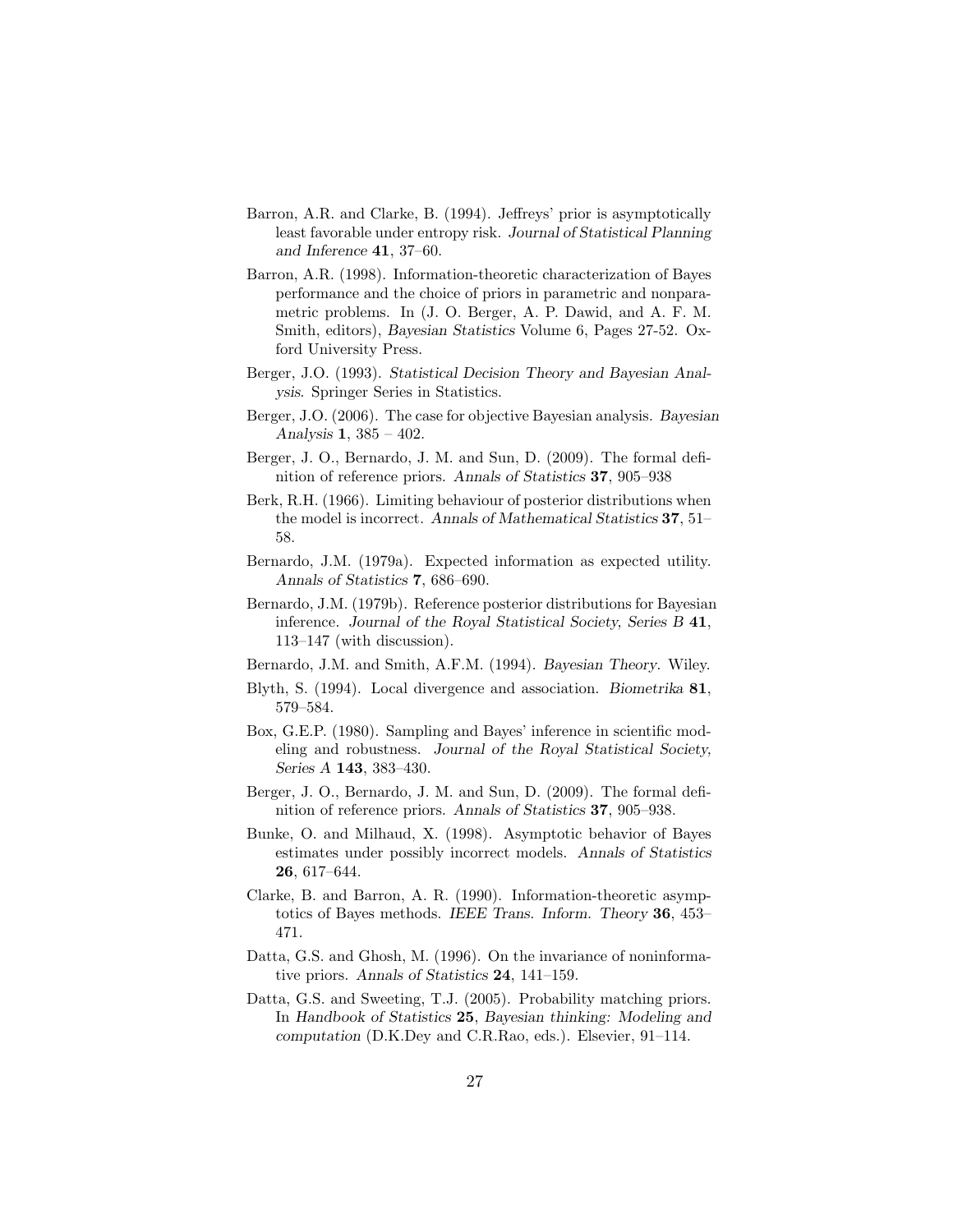- Diciccio, T.J. and Young, G.A. (2010). Objective Bayes and conditional inference in exponential families. *Biometrika* 97, 497–504.
- Ferguson, T.S. (1973). A Bayesian analysis of some nonparametric problems. *Annals of Statistics* 1, 209–230.
- de Finetti, B. (1937). La prévision: ses lois logiques, ses sources subjectives. Ann. Inst. H. Poincaré, 7, 1–68.
- de Finetti, B. (1964) Foresight: its logical laws, its subjective sources, *Studies in Subjective Probability*, H. E. Kyburg and H. E. Smokler, eds., Wiley, New York, 93-158. (Translation of La prévision: ses lois logiques, ses sources subjectives, *Ann. Inst. H. Poincar*e´,  $7(1937), 1–68.$
- Fraser, D.A.S., Reid, N., Marras, G. and Yi, G.Y. (2010). Default priors for Bayesian and frequentist inference. *Journal of the Royal Statistical Society, Series B* 72, 631–654.
- French, S. (1982). On the axiomatization of subjective probabilities. *Theory and Decision* 14, 19-33.
- Goldstein, M. (1981). Revising previsions: A geometric interpretation. *Journal of the Royal Statistical Society, Series B* 43, 105– 130.
- Goldstein, M. (2006). Subjective Bayesian analysis: Principles and practice. *Bayesian Analysis* 1, 403 – 420.
- Gutiérrez–Peña, E. and Walker, S.G. (2005). Statistical decision problems and Bayesian nonparametric methods. *International Statistical Review* 73, 309–330.
- Hartigan, J.A. (1998). The maximum likelihood prior. *Annals of Statistics* 26, 2083–2103.
- Hewitt, E. and Savage, L. J. (1955). Symmetric measures on Cartesian products. *Transactions of the American Mathematical Society* 80, 470-501.
- Hirshleifer, J. and Riley, J.G. (1992). *The Analytics of Uncertainty and Information*. Cambridge University Press.
- Jeffreys, H. (1946). An Invariant Form for the Prior Probability in Estimation Problems. *Proceedings of the Royal Society of London, Series A, Mathematical and Physical Sciences* 186, 453-461.
- Kass, R.E. and Wasserman, L. (1996). The selection of prior distributions by formal rules. *Journal of the American Statistical Association* 91, 1343–1370.
- Key, J.T., Pericchi, L.R. and Smith, A.F.M. (1999) Bayesian model choice: What and why? (with discussion). In *Bayesian Statistics 6*, Bernardo, J.M., Berger, J.O., Dawid, A.P. and Smith, A.F.M. (Eds). Oxford University Press, 343–370.